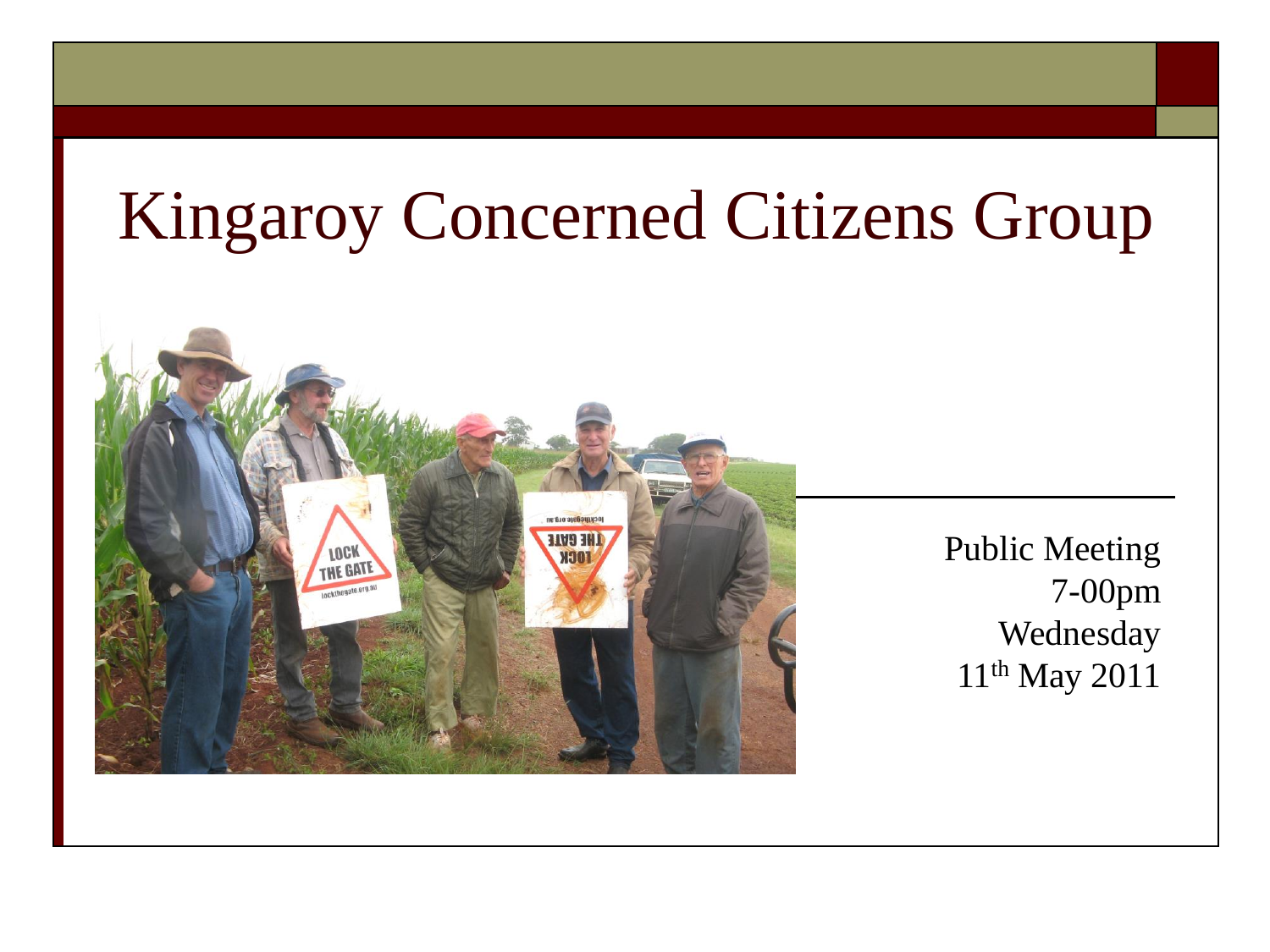### Gary Tessman President:KCCG

- Welcome
- Apologies
- Who is the Kingaroy Concerned Citizens Group? (A Brief History)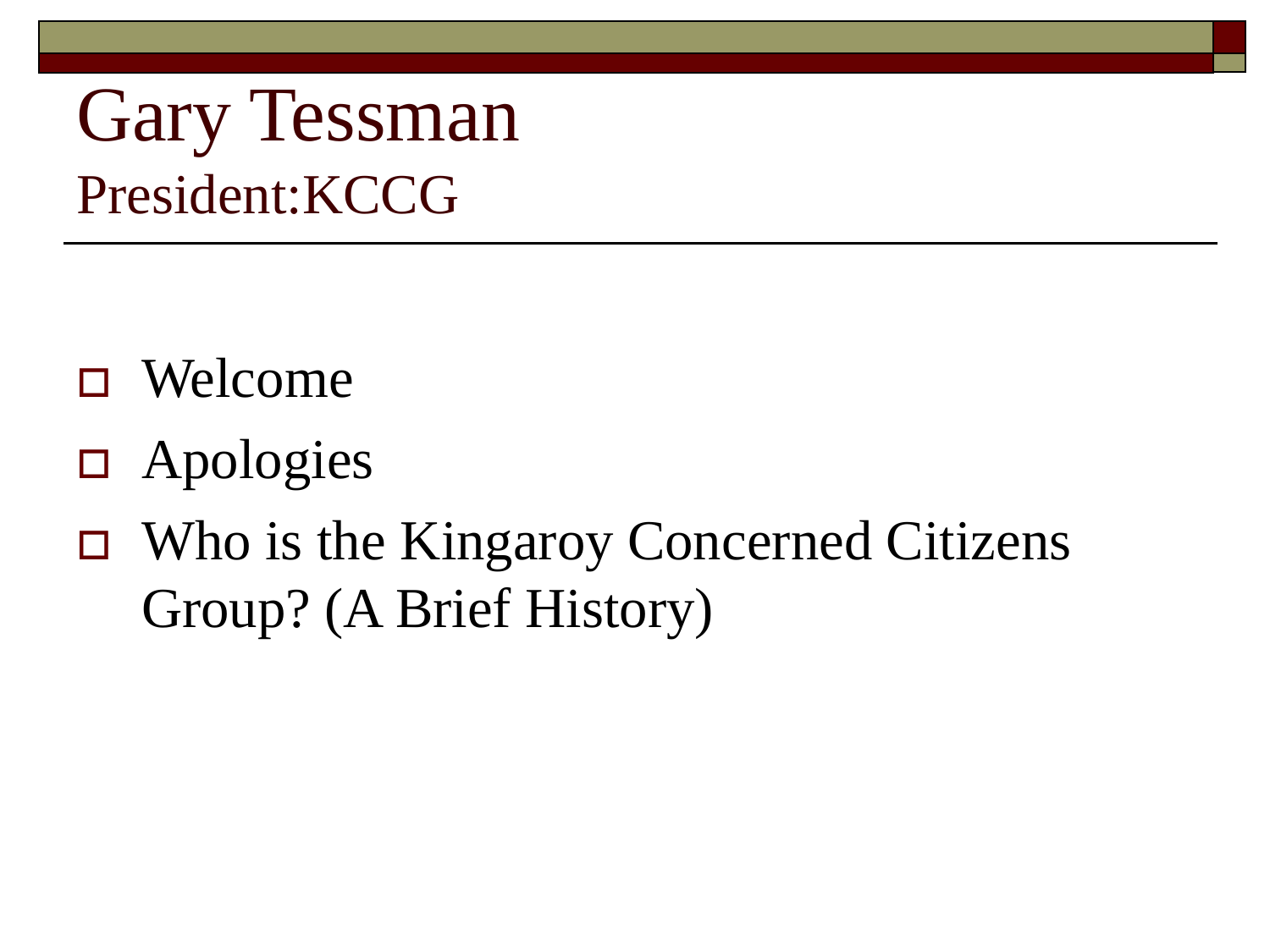### John Dalton Secretary:KCCG

#### **Agenda**

- 7-00pm **Welcome** Who is the Kingaroy Concerned Citizens Group? (Gary Tessman)
- 7-10pm **Why are we meeting tonight?** Recent events Cougar Update (John Dalton)
- 7-30pm **Strategic Cropping** Does it protect SB soils (Brian Tessman: QFF)
- 7-40pm **How a fully developed Bauxite Mine would operate** (Qld Bauxite)
- 7-50pm **Implications for the South Burnett** (David Carter)
- 8-00pm **Community Engagement, EPM's and SCL** (DERM: Kate Jones?)
- 8-20pm **Quick Questions From the Floor** (Gary Tessman)
- 8-30pm **How a Community Can Influence Government** (Drew Hutton)
- 8-40pm **Moving or Motions** (Gary Tessman)
- 9-00pm **Absolute Latest finish**
- $\Box$  (After Meeting: Join KCCG Donations received)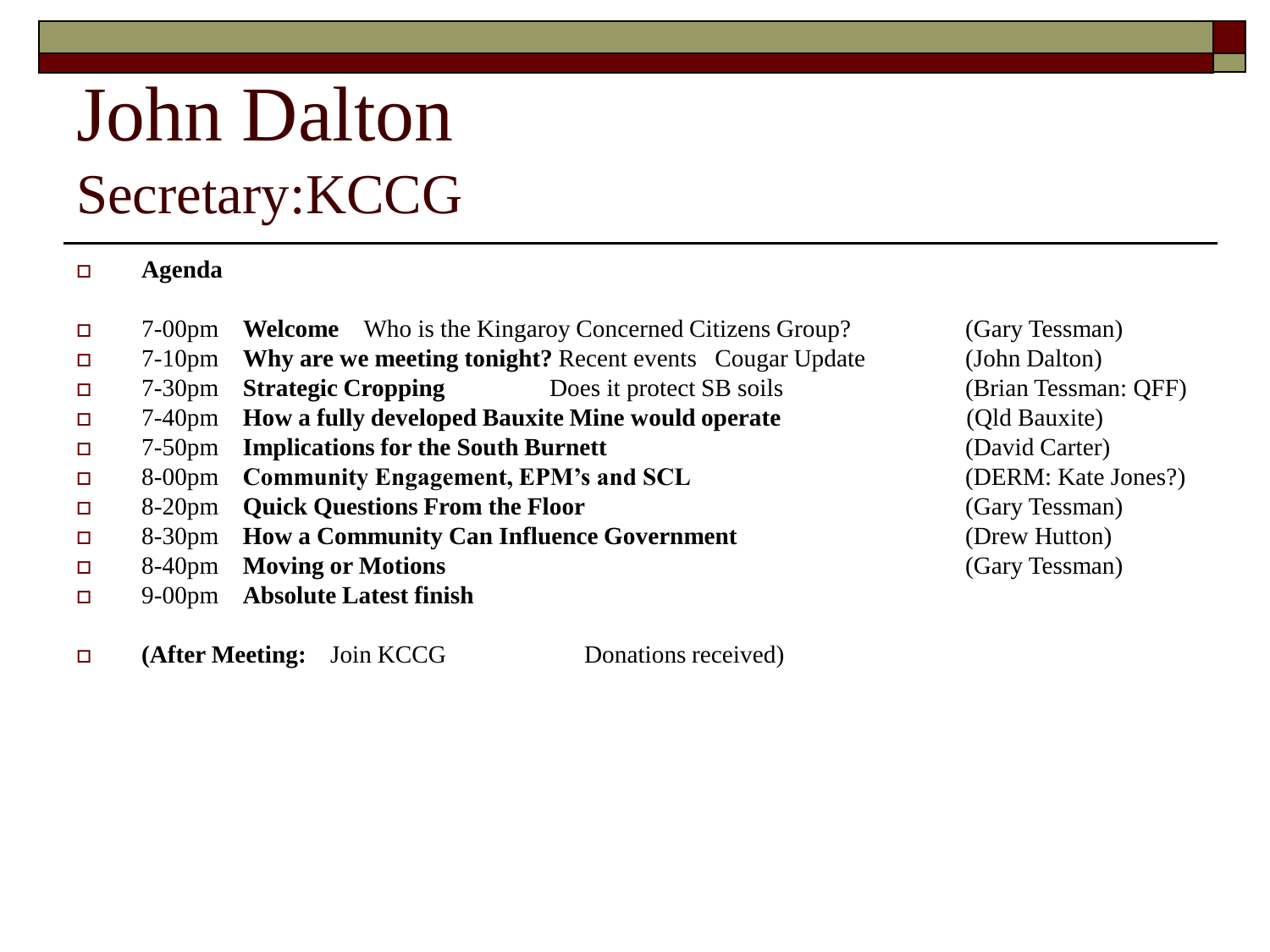### John Dalton: Cougar Energy Update What about Linc Energy benzene?

- Letter from Rod Kent @ DERM
- Regarding Linc Energy and its benzene and toluene control, I have attached some information from the company's website, which is consistent with established UCG production theory i.e. that keeping burn chamber pressures lower than that of the surrounding groundwater pressure, ensures that contaminants are retained in or within close proximity to the burn chamber and within the coal seam that the burn is occurring in.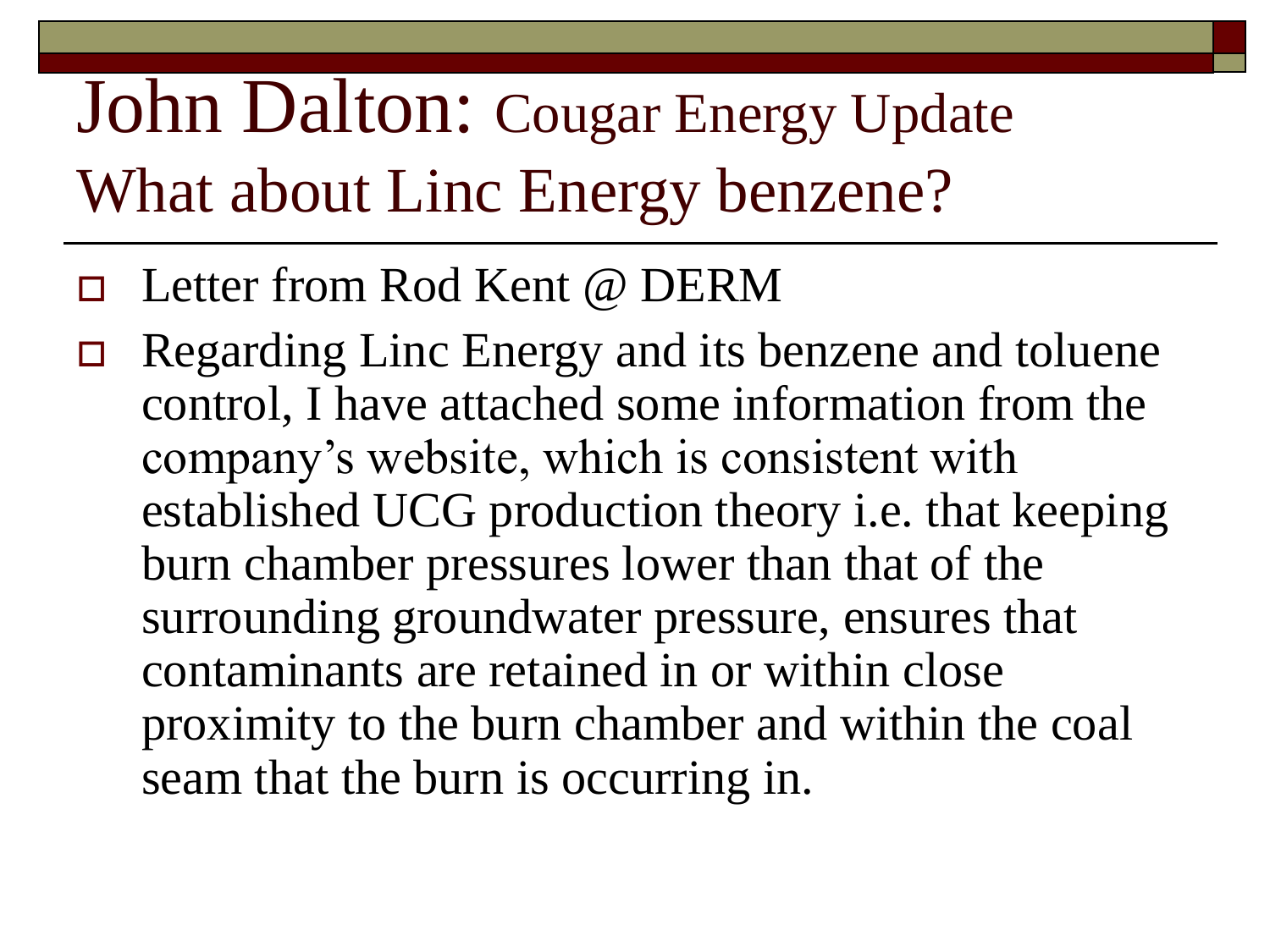### John Dalton: Cougar Energy Update What about Linc Energy benzene?

- $\Box$  The gas produced (syngas) contains contaminants and as such a large portion of contaminants leave the burn chamber with the syngas as it is brought to the surface during production and are used commercially.
- $\Box$  The smaller portion of contaminants which remain in the burn chamber, are held there by keeping the chamber pressure lower than that of the surrounding groundwater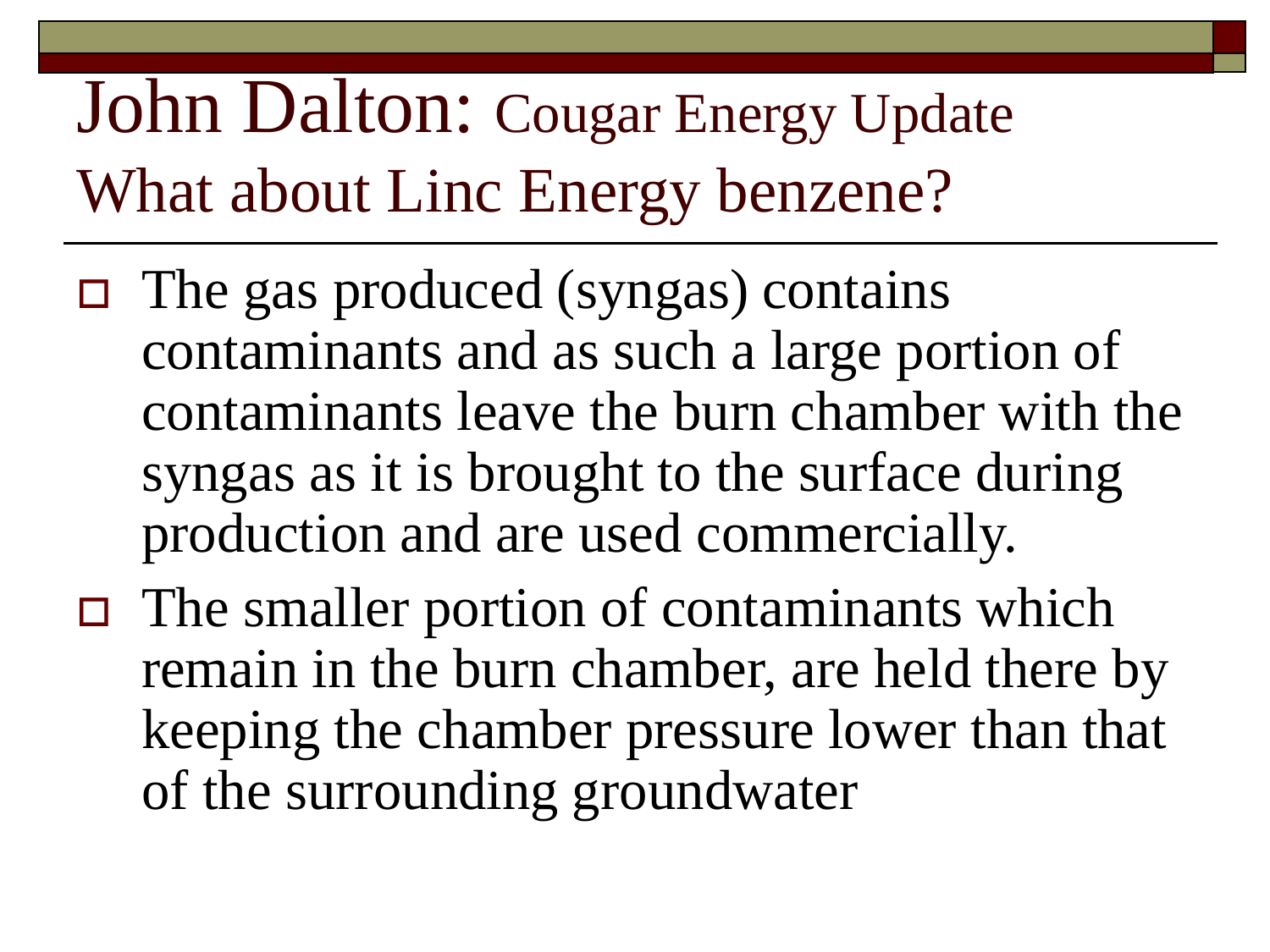### John Dalton Cougar Energy Rehab?

- Regarding Cougar Energy:
- The Department has assessed the Final Land Use and Rehabilitation Plan (FLURP) received on 21 March 2011 and found that it did not fully meet the requirements of the Environmental Authority.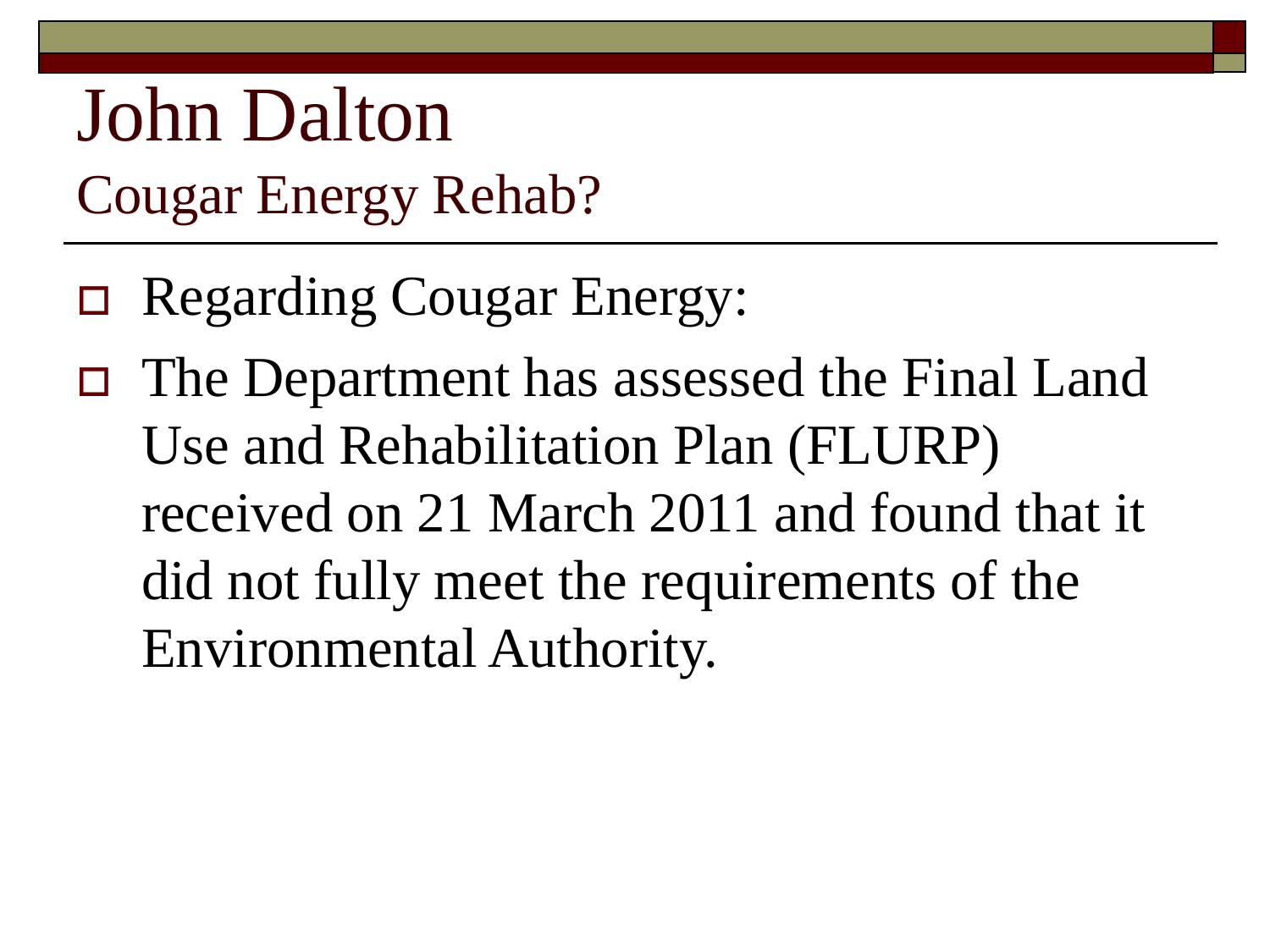### John Dalton Cougar Energy Rehab

 $\Box$  The FLURP as it currently stands does not address the procedures required for decommissioning and restoration of groundwater at the site in accordance with the EA requirements.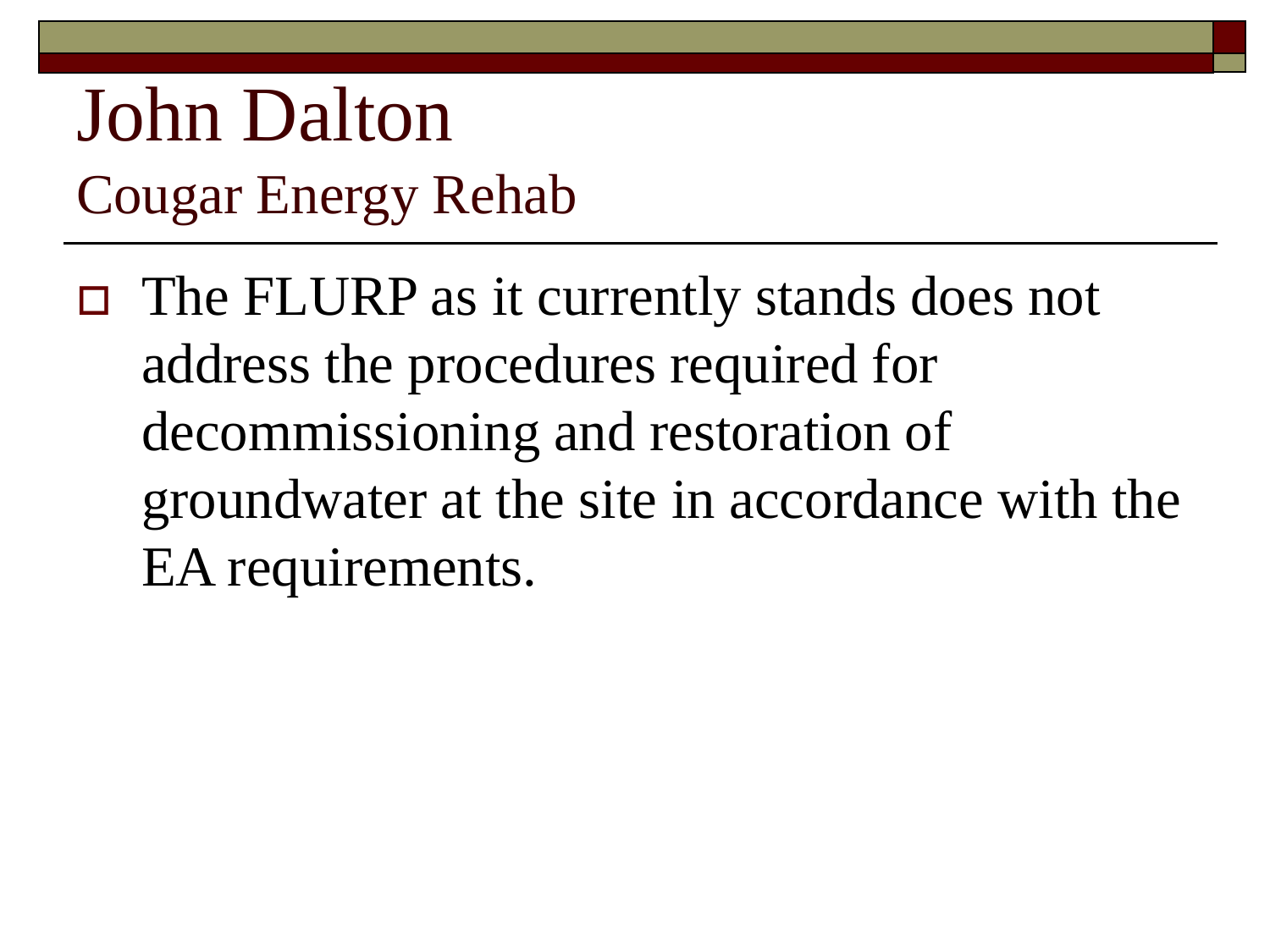### John Dalton Cougar Energy Rehab

- $\Box$  Cougar have been advised to provide details of procedures for decommission and restoration in regards to groundwater.
- As advised previously the Department will provide a copy of the FLURP once it is finalised and DERM has completed its assessment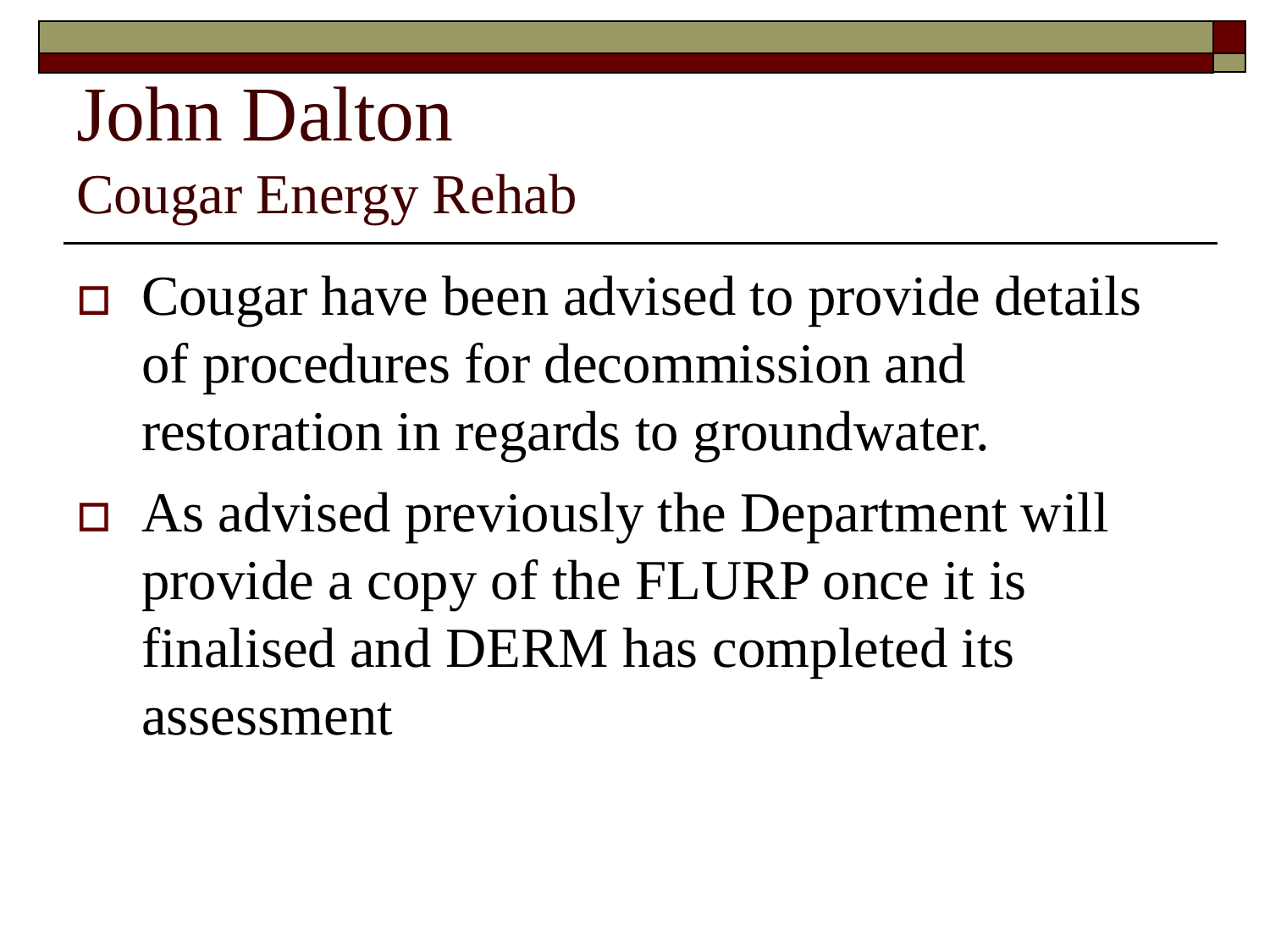### John Dalton: Cougar Energy Update Rehab Plan.

- □ As I am sure you would appreciate the FLURP and ultimately the works allowed and/or required at the Cougar site, will be linked to the Departments final decision on the Notice of Proposed Action (NOPA).
- $\Box$  Whilst I cannot pre-empt any decision by the Department on the NOPA, I can advise that the Department will contact you as the representative of the Kingaroy Concerned Citizens group at the time the decision is made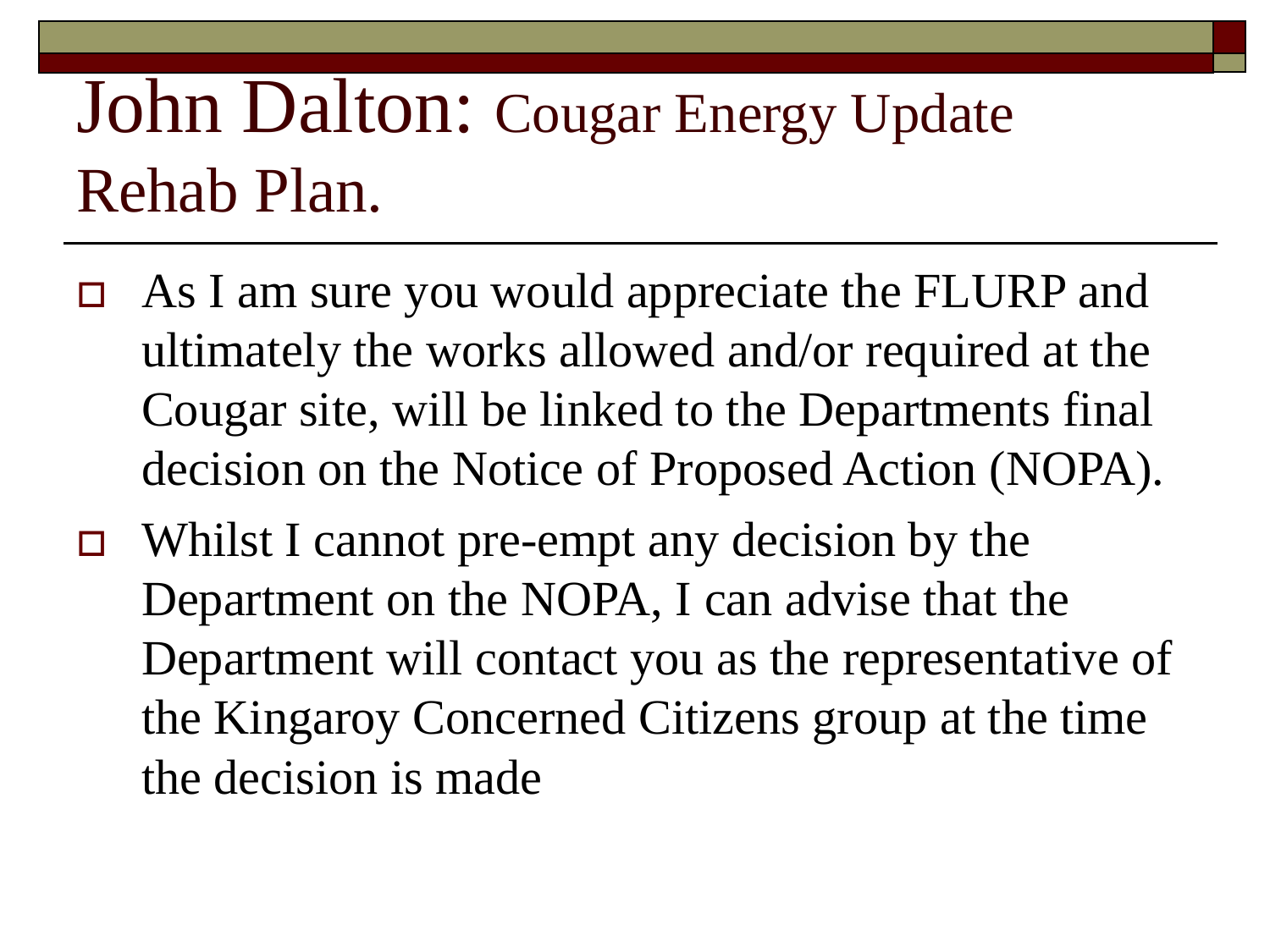## **Cougar Energy FINANCIALS**

 **In the half year to December 31, 2010 total revenue was down 48.1% to \$98,024; net loss of \$33.1 million.**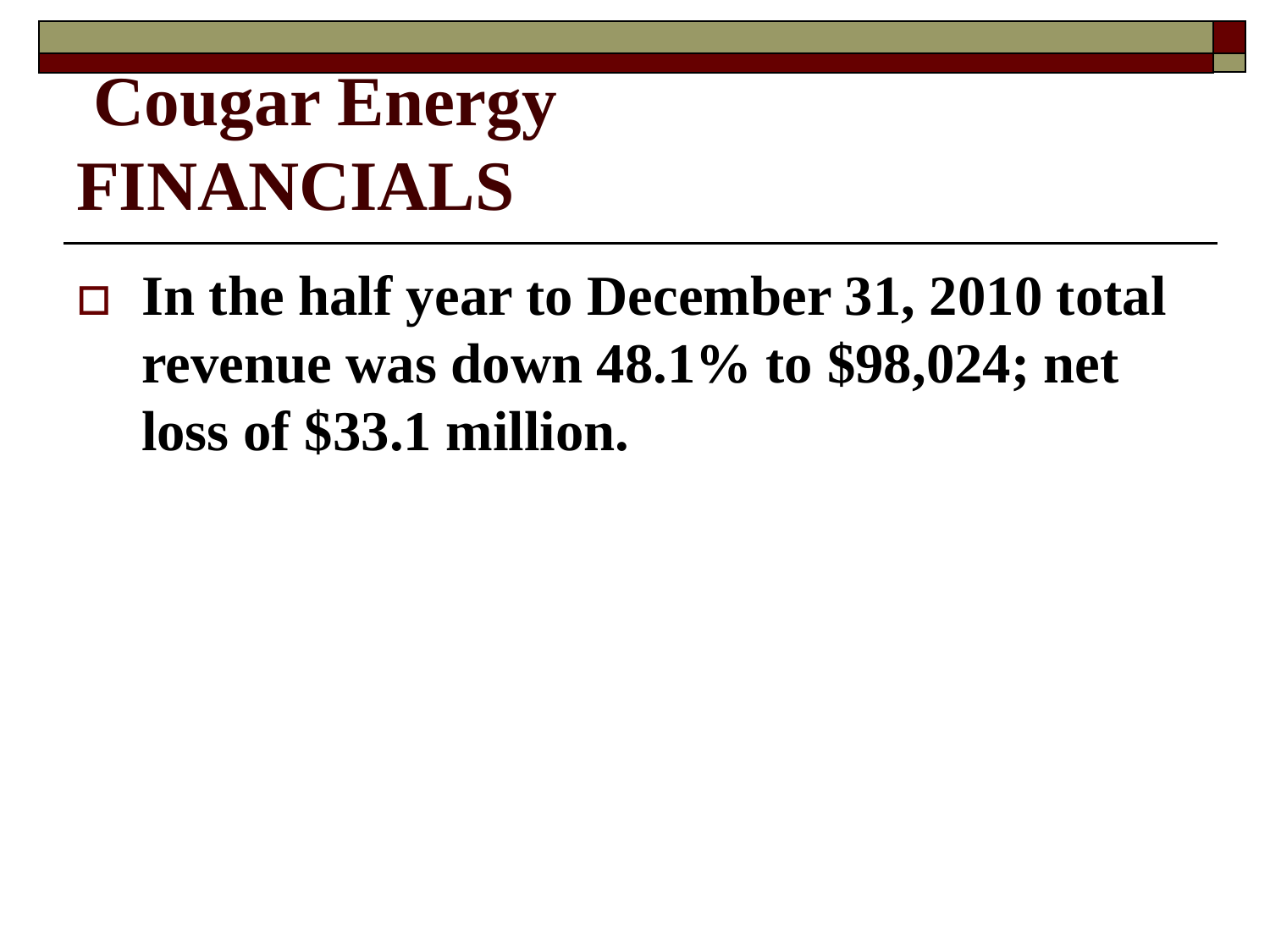# **Cougar Energy SHAREHOLDER RETURNS**

- **Trailing one week:** The value of \$1,000 invested a week ago is \$900 [vs \$975 for the All Ordinaries index], for a capital loss of  $$10\bar{0}$ (or loss of 10.0%).
- **Trailing one month:** The value of \$1,000 invested a month ago is \$711 [vs \$966 for the All Ordinaries index], for a capital loss of \$289(or loss of 28.9%).
- **Trailing one year:** the value of \$1,000 invested one year ago is \$278 [vs] \$1,064 for the All Ordinaries index], for a capital loss of \$722. The total return to shareholders for 1 year is -72.2%.

| $\Box$ | <b>PV\$1000</b>       |       | 1-week 1-month 1-year |         |
|--------|-----------------------|-------|-----------------------|---------|
| $\Box$ | <b>CXY</b>            | \$900 | <b>\$711</b>          | \$278   |
|        | $\Box$ Energy         | \$973 | \$952                 | \$590   |
| $\Box$ | <b>All Ordinaries</b> | \$975 | \$966                 | \$1,064 |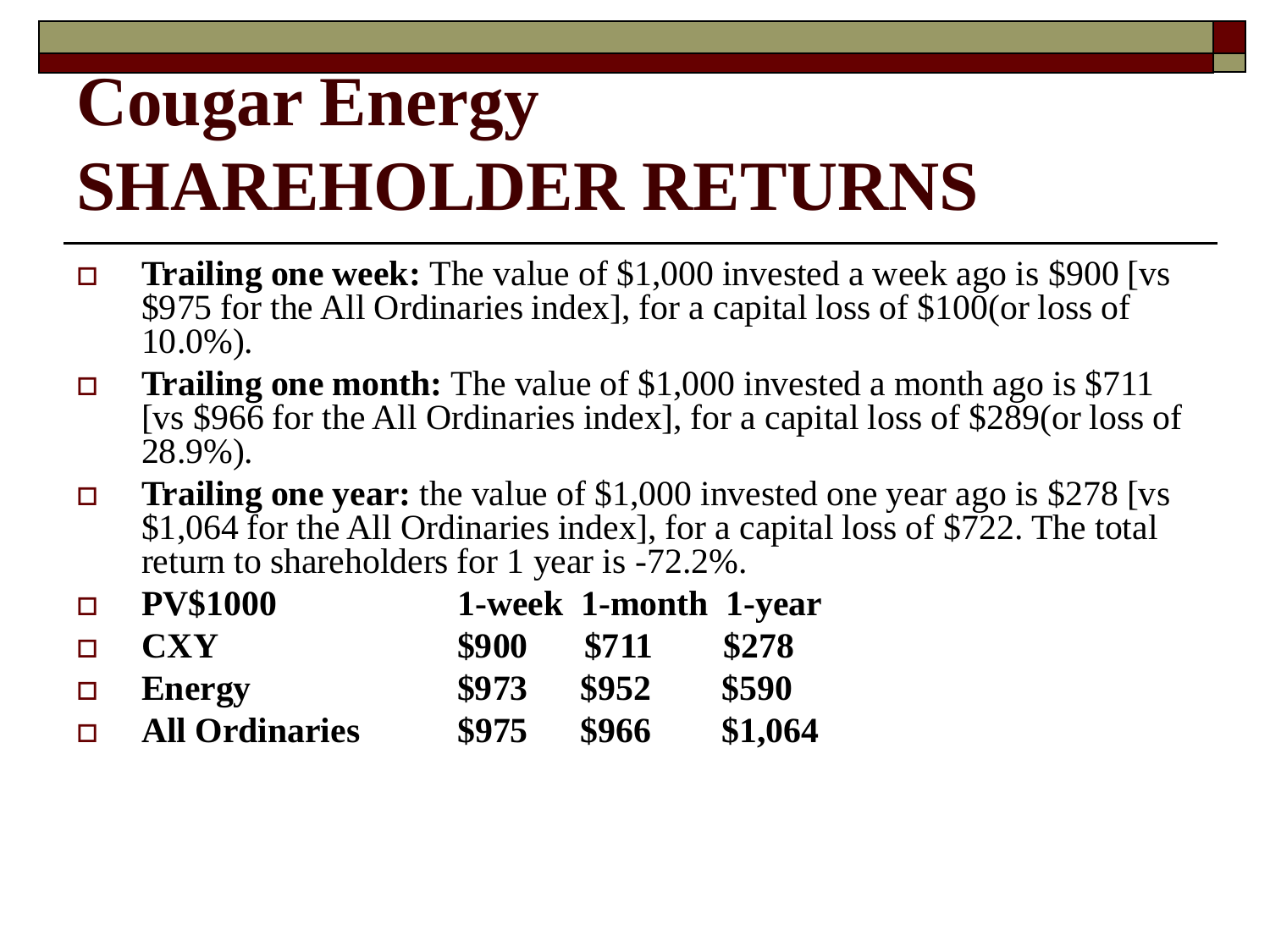- Land holders contacted by Qld Bauxite prior to exploration drilling
- KCCG contacted by landholders
- $\Box$  Discover EPM approved by DERM in March 2010
- Discover SCL criteria excludes volcanic soil on at least one criteria



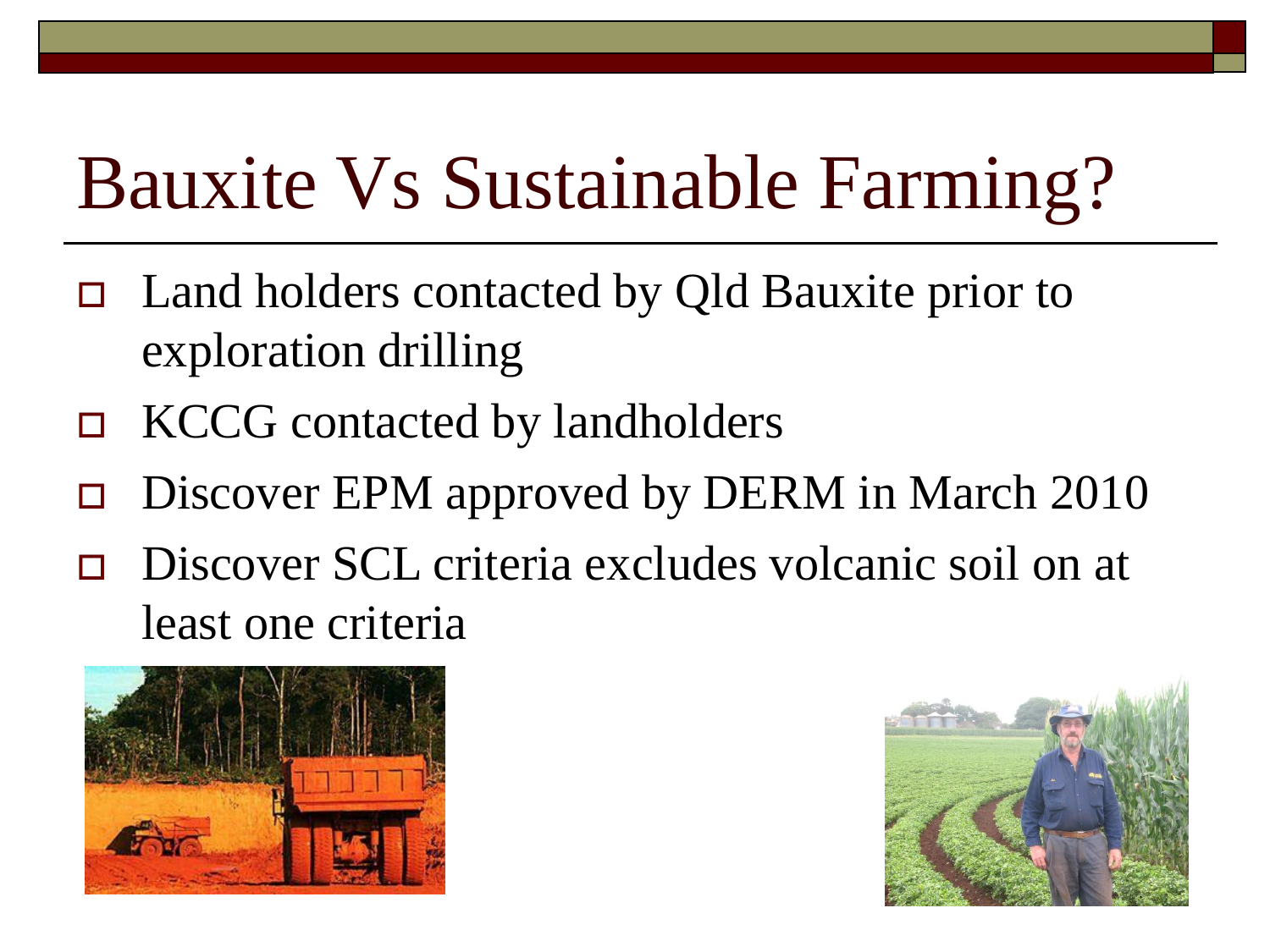- $\Box$  Letter to Minister reminding her of previous undertaking about Community Engagement.
- Media release advising of intention to hold this meeting.



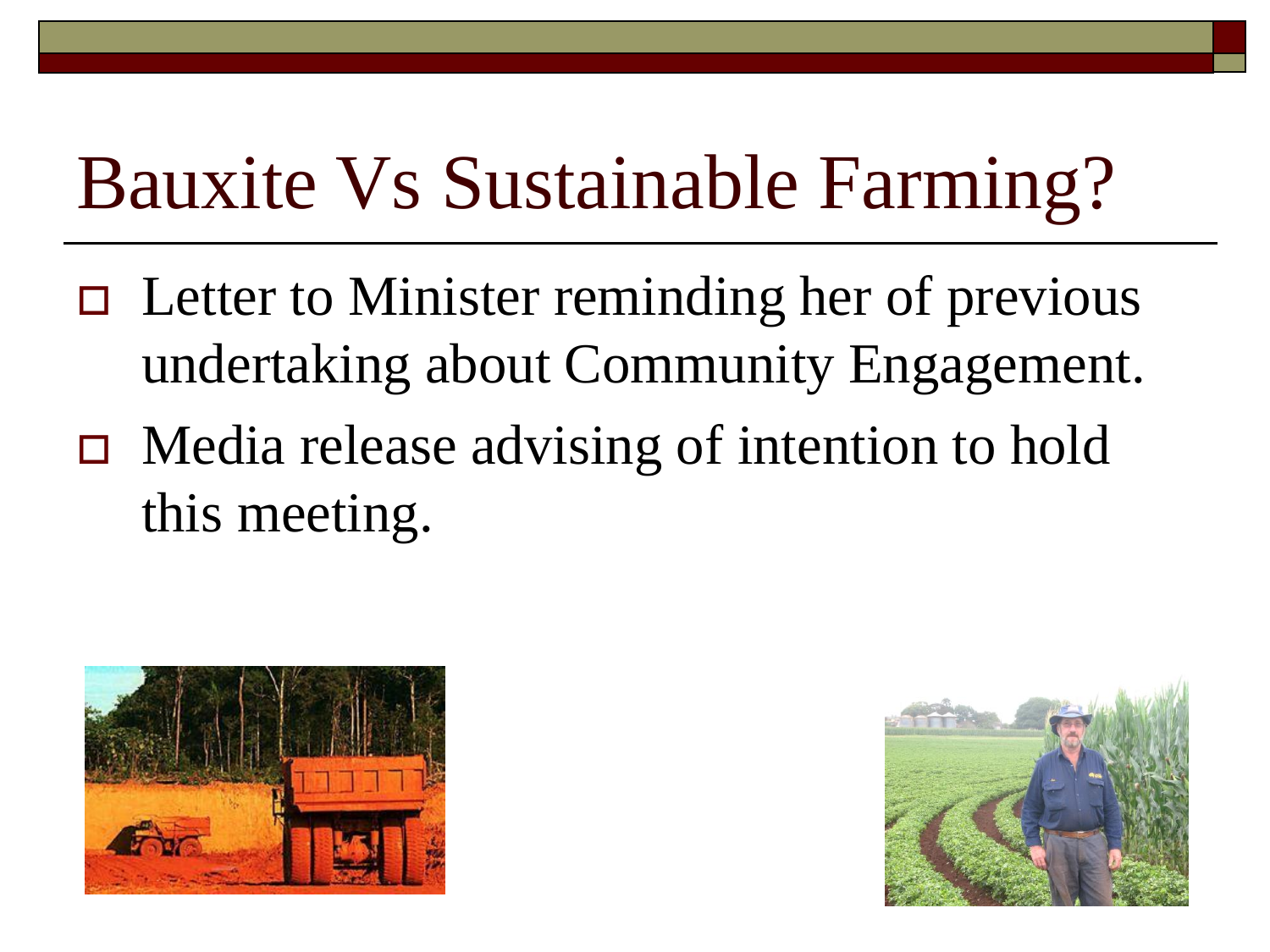## Bauxite Where??

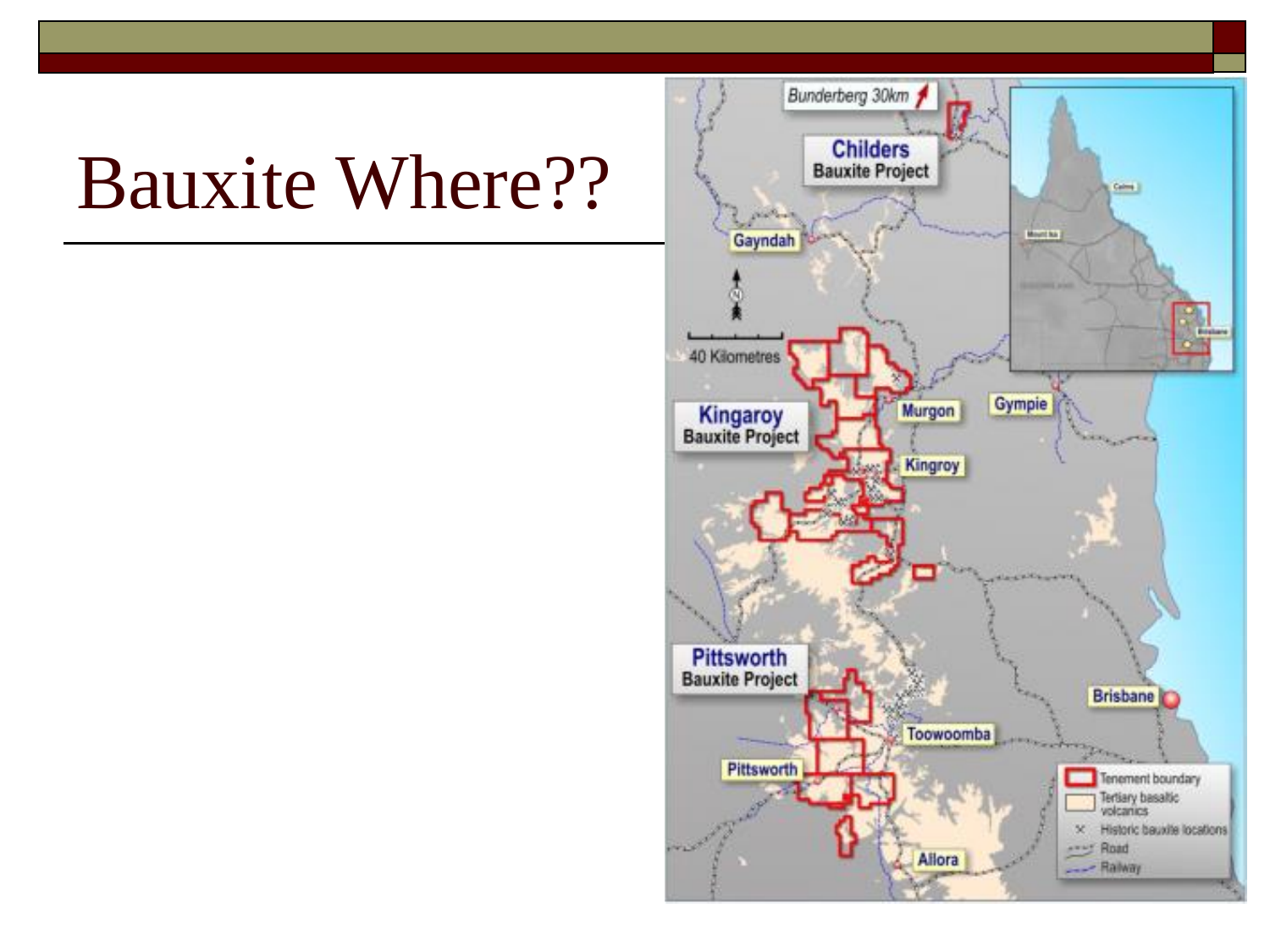# Mayor David Carter advises that there may be overlap of EPM and MDL

- Dear Members of the Kingaroy Concerned Citizens Group
- Under the Queensland Mineral Resources Act it would be illegal for Queensland Bauxite to undertake any exploration over the Mineral Development Leases (MDL) of Tarong Energy (Kunioon) or Cougar Energy.
- $\Box$  Any landowner that is in these areas (MDLs) that have been contacted by Queensland Bauxite to undertake drilling on their property should refuse them entry. If you have already agreed make sure that you contact the Company and explain that they would be in breach of the Queensland Mineral Resources Act.
- If you would like more information please contact me.
- $\Box$  Regards
- **Cr David Carter**
- **Mayor**
- South Burnett Regional Council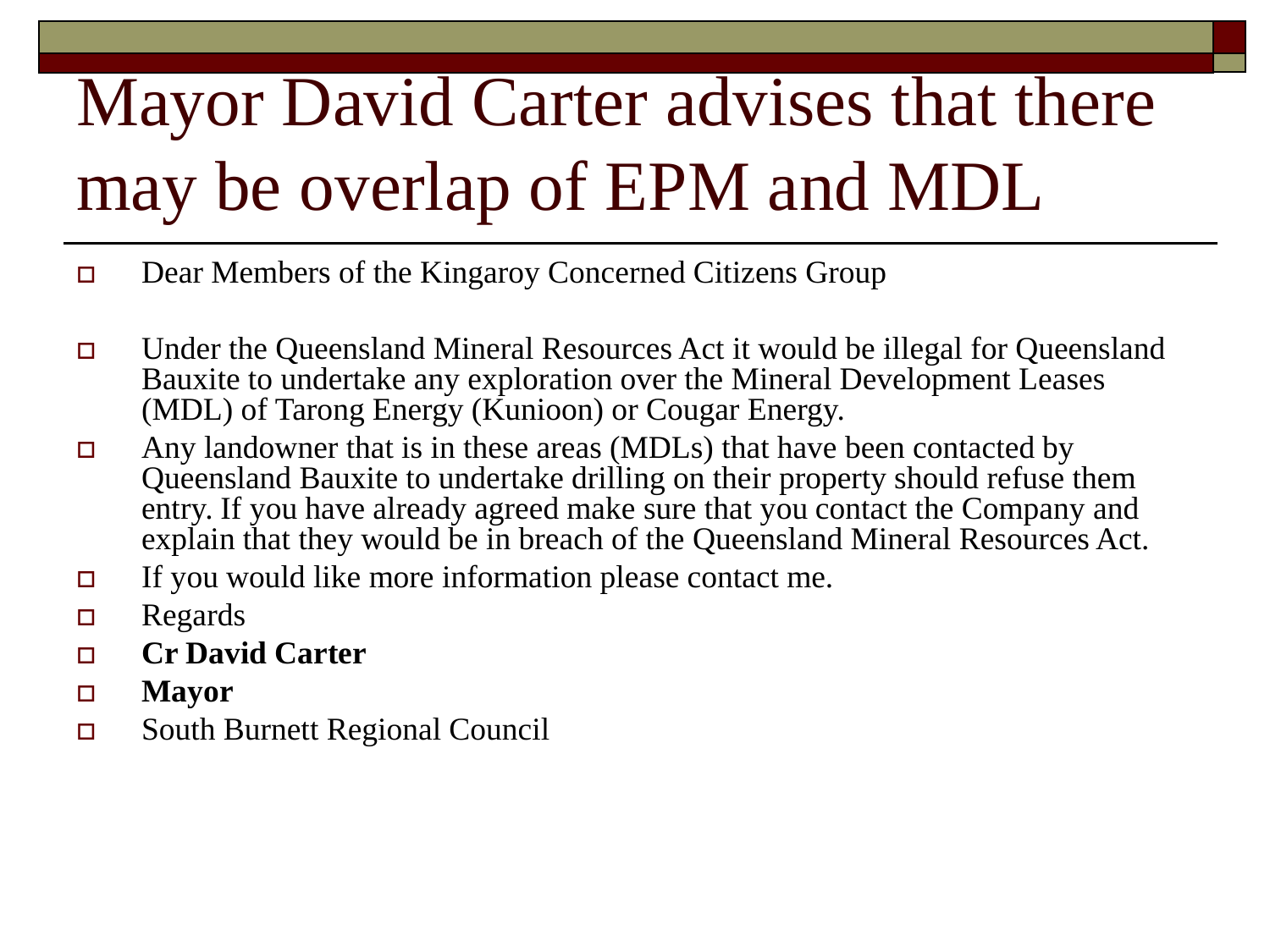#### **EPM** granted March 2011

- 5,968 km2of bauxite prospective terrain
- $\Box$  •Potential to contain high quality gibbsitic bauxite with a low reactive silica content
- •The South Queensland Projects consist of the following three project areas:
- –Childers Project
- –Kingaroy Project
- –Pittsworth Project
- •Close to road and rail transport
- •**Landholder consultation has been undertaken and favourable response received**
- $\Box$  •No native title claims over granted tenure
- •Access for exploration granted



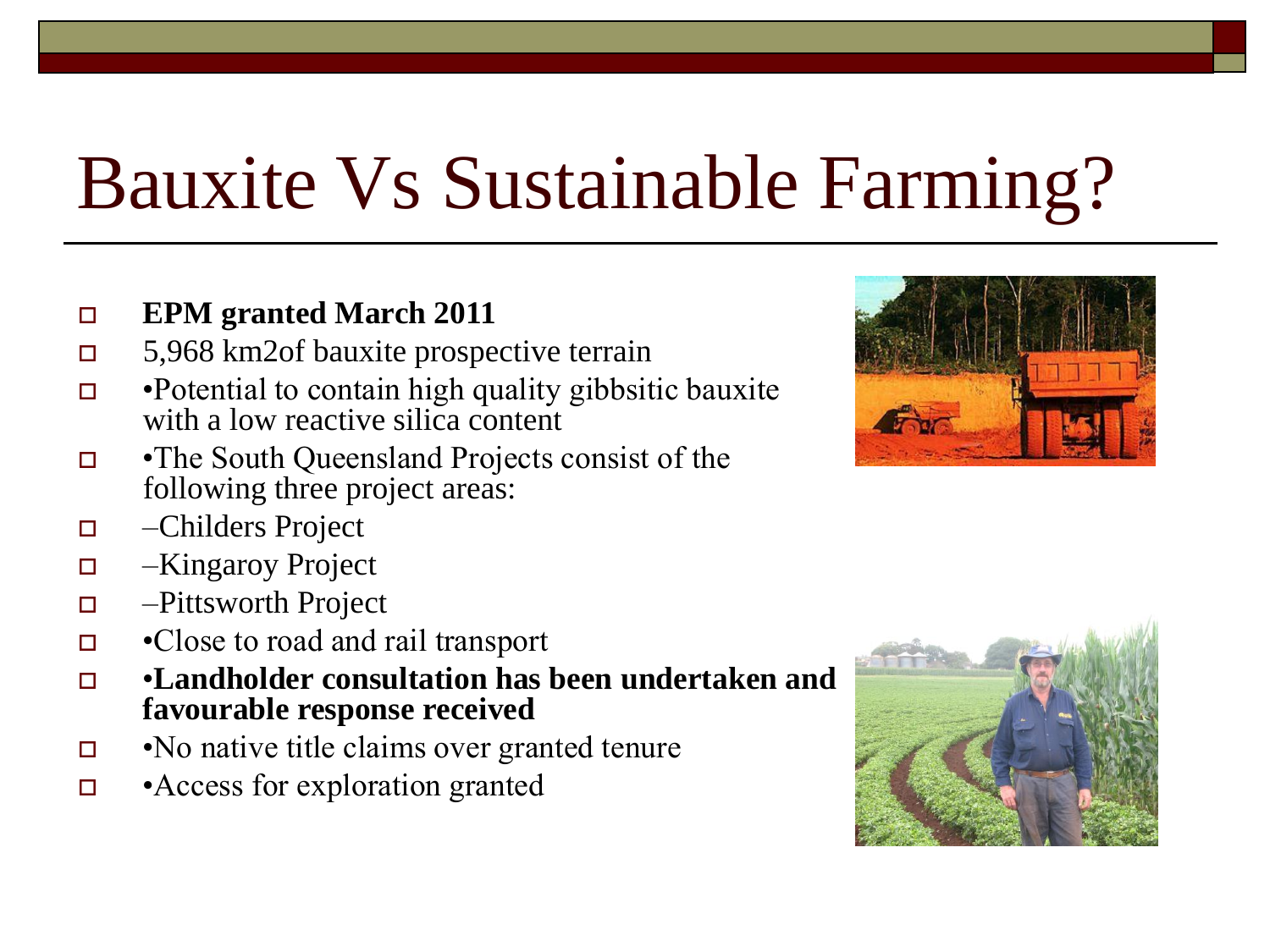## 2009 Toowoomba Chronicle Report



- A Bauxite Future For Kingaroy?
- **November 19, 2009** A report in today's **[Toowoomba Chronicle](http://www.thechronicle.com.au/story/2009/11/19/miner-set-to-dig-deep-on-downs-for-bauxite)** has hinted that a bauxite mine and aluminium refinery could form part of the South Burnett's future.

Sydney-based bauxite explorer **[Volcan Holdings](http://www.volcan.com.au/)** has applied for mineral exploration permits at Kingaroy, Childers, Pittsworth, Ravenshoe and Atherton.

Volcan chairperson **Mrs Pnina Feldman** told the newspaper they wouldn't have taken up the tenements if they didn't think they were worth it. She said world demand for aluminium was growing and her company had received a lot of investor interest.

In a **[project report](http://www.volcan.com.au/SiteMedia/w3svc865/Uploads/Documents/Qld Bauxite Report.pdf - Adobe Acrobat Professional.pdf)** (2Mb PDF), Volcan Group Chief Geoscientist **Dr Simon Pecover** said extensive deposits had been located previously at Kingaroy.

Exploration almost 10 years ago had located major deposits considered to be suitable for establishing local alumina refineries using the Bayer process.

*The Bayer Process involves washing the ore in a very hot solution of caustic soda converting the alumina to aluminium hydroxide and creating a leftover red mud.*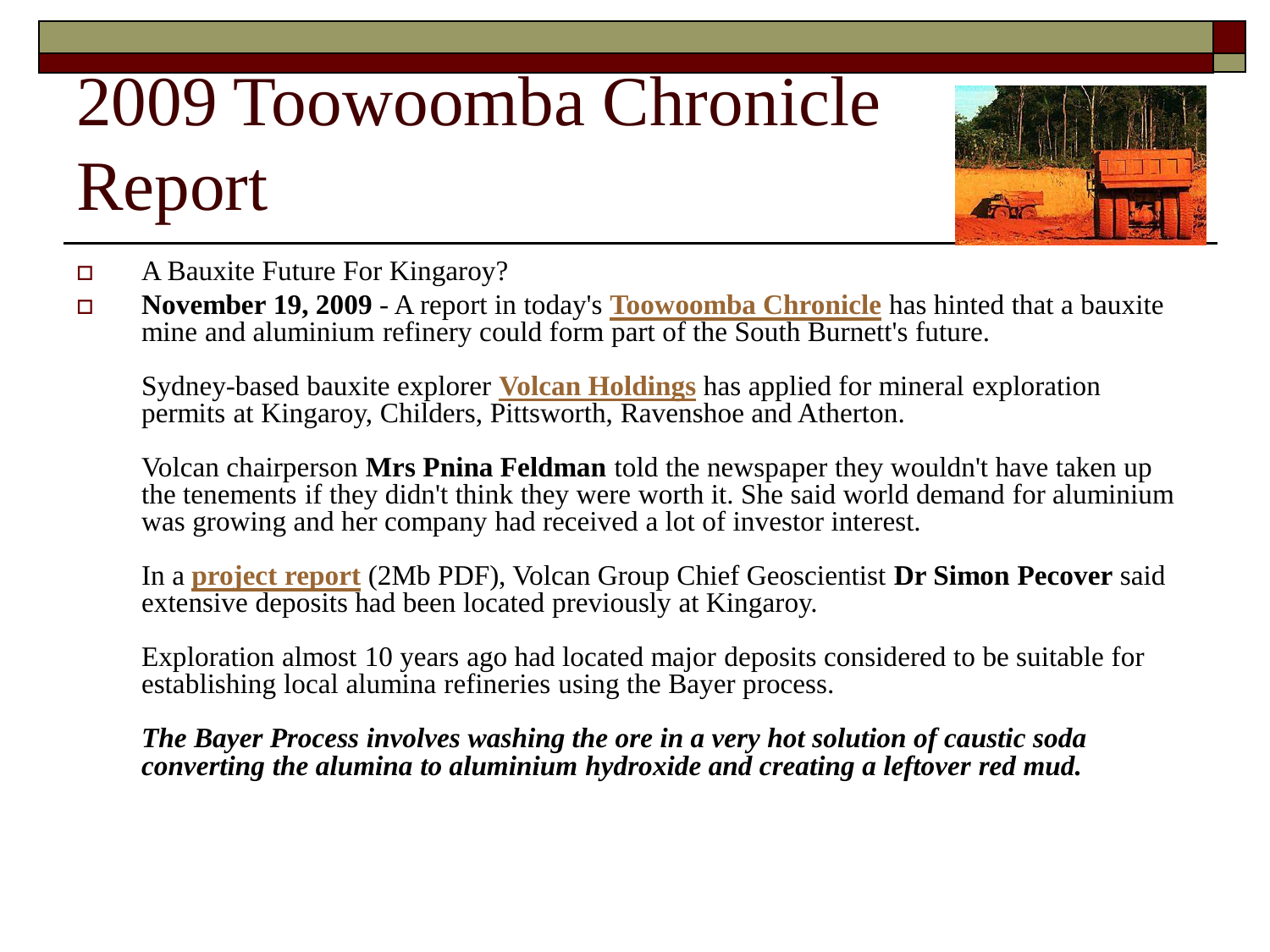### Bauxite:

#### Bayer Process "Red Mud"

- □ **Red mud** is a solid<sup>[1]</sup> [waste](http://en.wikipedia.org/wiki/Waste) product of the <u>[Bayer process](http://en.wikipedia.org/wiki/Bayer_process)</u>, the principal industrial means of refining [bauxite](http://en.wikipedia.org/wiki/Bauxite) in order to provide [alumina](http://en.wikipedia.org/wiki/Alumina) as raw material for the [electrolysis](http://en.wikipedia.org/wiki/Electrolysis) of [aluminium](http://en.wikipedia.org/wiki/Aluminium) by the [Hall–Héroult process.](http://en.wikipedia.org/wiki/Hall%E2%80%93H%C3%A9roult_process)[\[2\]\[3\]\[4\]](http://en.wikipedia.org/wiki/Red_mud#cite_note-hand-1) A typical plant produces one to two times as much red mud as alumina.  $[5]$  This ratio is dependent on the type of bauxite used in the refining process.<sup>[\[3\]](http://en.wikipedia.org/wiki/Red_mud#cite_note-waste-2)</sup>
- □ Red mud is composed of a mixture of solid and [metallic](http://en.wikipedia.org/wiki/Metal) oxide-bearing impurities, and presents one of the aluminium [industry](http://en.wikipedia.org/wiki/Industry)'s most important disposal problems. The [red](http://en.wikipedia.org/wiki/Red) colour is caused by the *[oxidised](http://en.wikipedia.org/wiki/Oxidised)* [iron](http://en.wikipedia.org/wiki/Iron) present, which can make up to 60% of the mass of the red mud.  $[2][3][4]$  In addition to iron, the other dominant particles include [silica,](http://en.wikipedia.org/wiki/Silica) unleached residual aluminium, and [titanium oxide.](http://en.wikipedia.org/wiki/Titanium_oxide)[\[6\]](http://en.wikipedia.org/wiki/Red_mud#cite_note-5)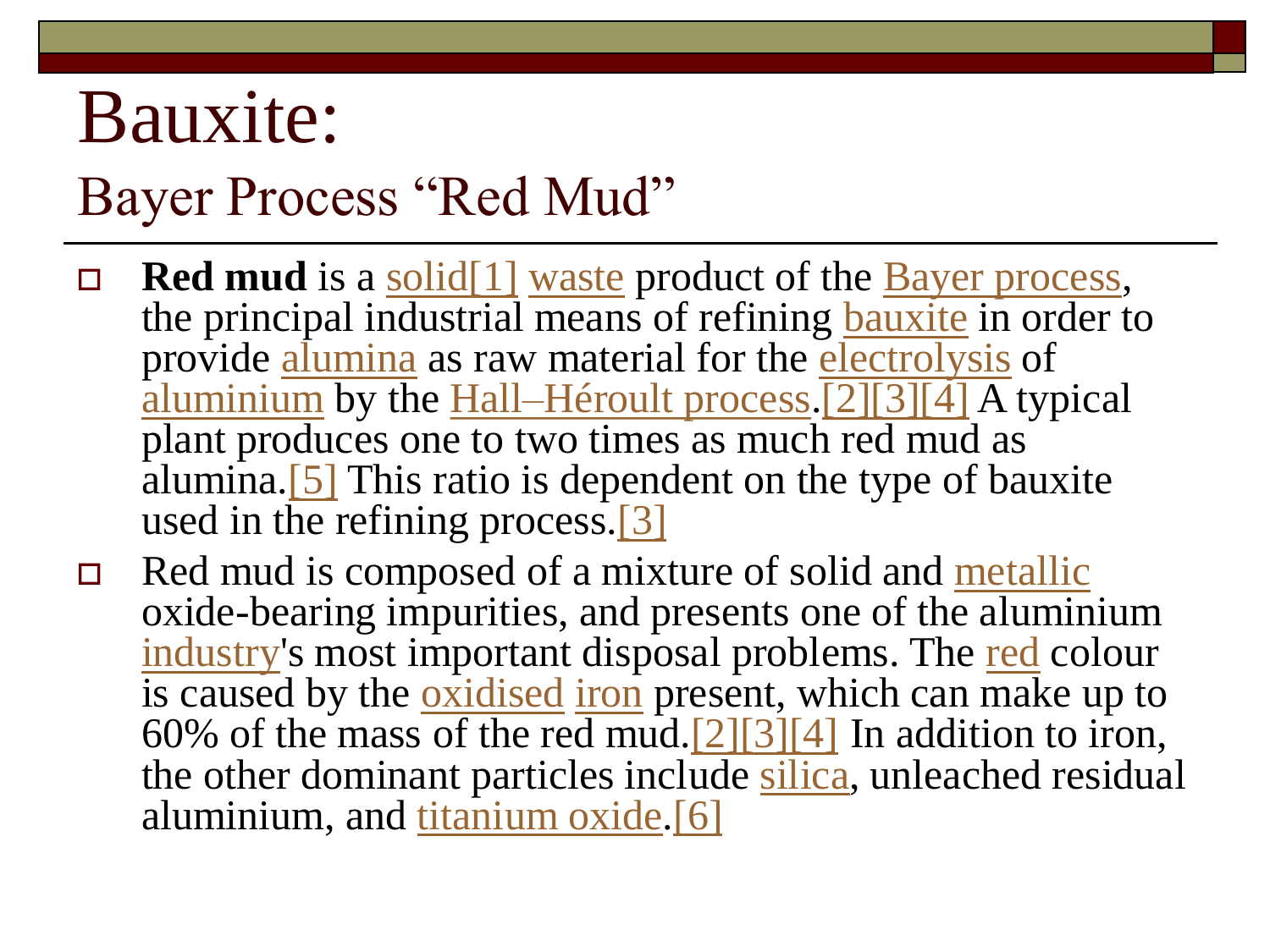# Red mud near [Arvida, Quebec](http://en.wikipedia.org/wiki/Arvida,_Quebec)

### ([Canada\)](http://en.wikipedia.org/wiki/Canada).

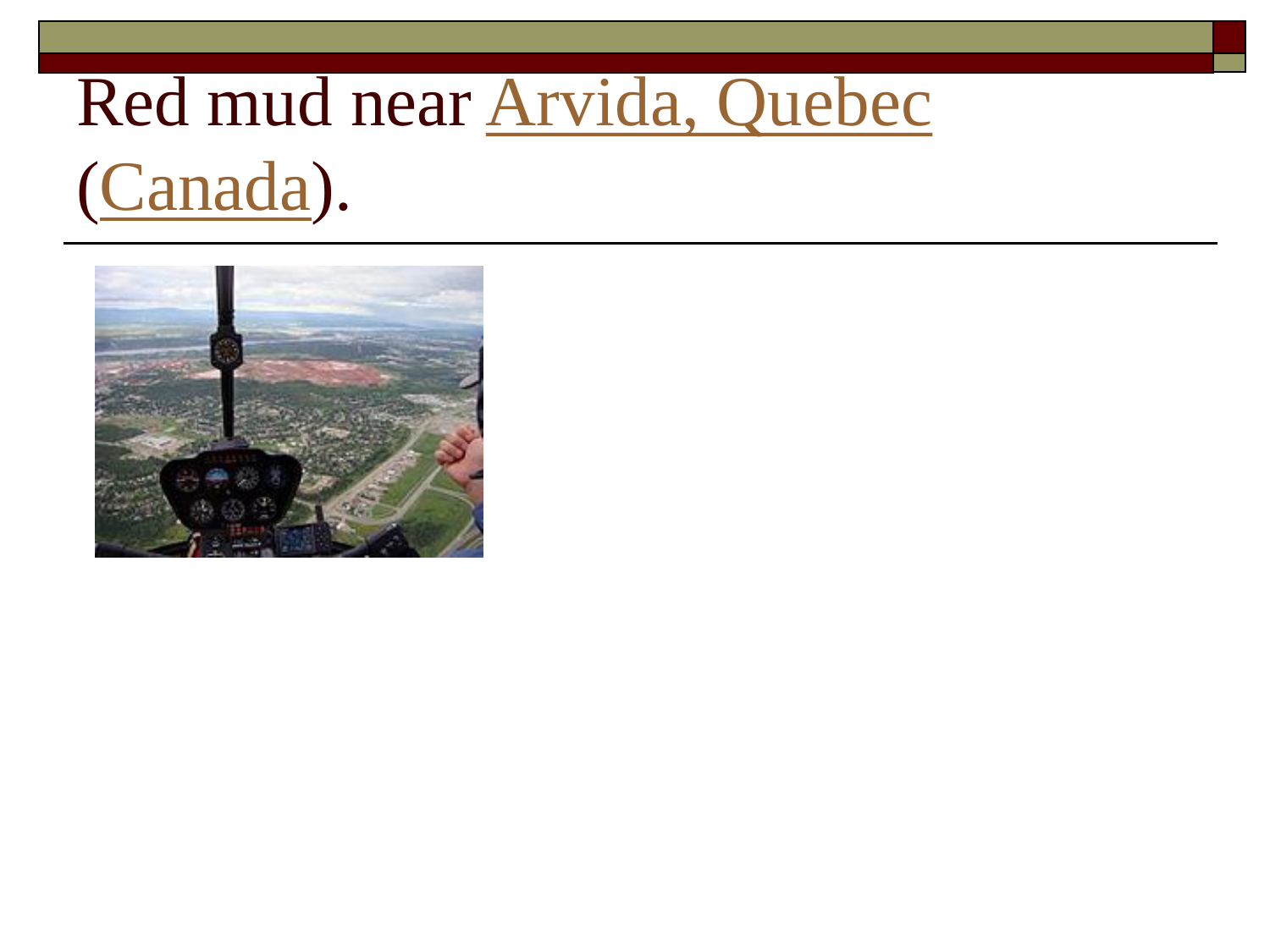### Bauxite:

#### Bayer Process "Red Mud"

 Red mud cannot be disposed of easily. In most countries where red mud is produced, it is pumped into holding ponds.[\[2\]\[3\]\[4\]](http://en.wikipedia.org/wiki/Red_mud#cite_note-hand-1) Red mud presents a problem as it takes up land area and can neither be built on nor farmed, even when dry. Due to the Bayer process the mud is highly [basic](http://en.wikipedia.org/wiki/Base_%28chemistry%29) (caustic) with a  $pH$  ranging from 10 to 13. Several methods are used to lower the [alkaline](http://en.wikipedia.org/wiki/Alkaline) pH to an acceptable level to decrease the impact on the environment. Research is done to find a suitable way to utilize the mud for other applications,  $[2][3][4]$  but drying the mud requires much energy ([latent heat](http://en.wikipedia.org/wiki/Latent_heat) for [water](http://en.wikipedia.org/wiki/Water) [evaporation\)](http://en.wikipedia.org/wiki/Evaporation) and can represent high costs if [fossil fuels](http://en.wikipedia.org/wiki/Fossil_fuel) have to be used in the drying process.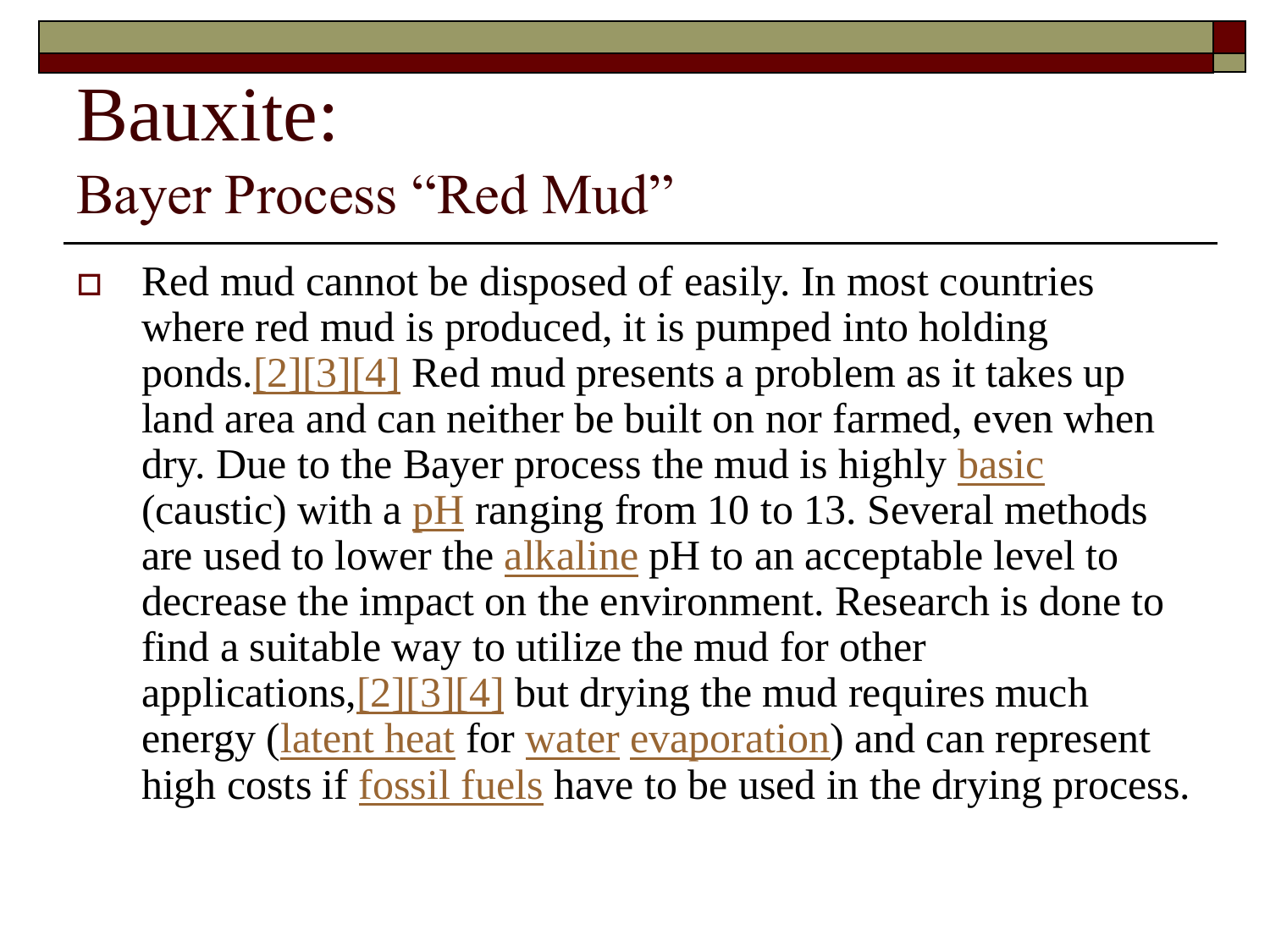### Bauxite: Bayer Process "Red Mud"

 In October 2010, approximately one million cubic meters of red mud from an [alumina](http://en.wikipedia.org/wiki/Alumina) plant near [Kolontár](http://en.wikipedia.org/wiki/Kolont%C3%A1r) in [Hungary](http://en.wikipedia.org/wiki/Hungary) were accidentally released into the surrounding countryside in the Ajka alumina [plant accident, killing nine people and contamina](http://en.wikipedia.org/wiki/Ajka_alumina_plant_accident)ting a large area.<sup>[7]</sup> All life in the [Marcal](http://en.wikipedia.org/wiki/Marcal) river was said to have been "extinguished" by the red mud, and within days the mud had reached the [Danube](http://en.wikipedia.org/wiki/Danube) river.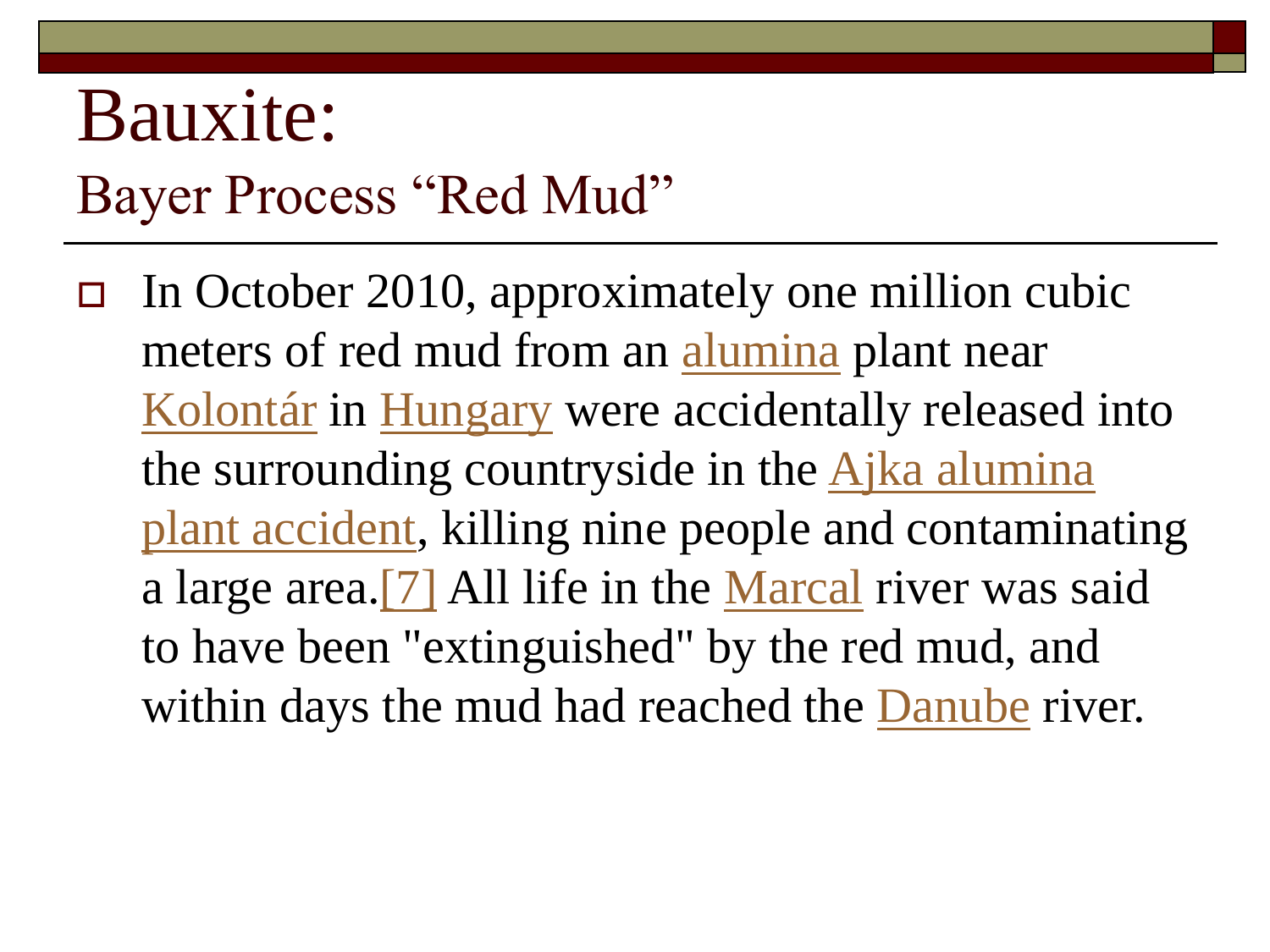# Strategic Cropping Land Criteria

#### **Eastern Darling Downs zone**

- $\Box$  To be classified as strategic cropping land, the area must meet all of the following criteria.
- **Criterion 1**
- $\Box$  Slope is less than or equal to 5 per cent.
- **Criterion 2**
- $\Box$  The average density of rocks of greater than 60 mm diameter in the soil surface is less than or equal to
- $\Box$  20 per cent.
- **Criterion 3**
- The average density of gilgai microrelief of greater
- than 500 mm depth is less than 50 per cent of the land surface.
- **Criterion 4**
- $\Box$  The soil depth is greater than or equal to 600 mm.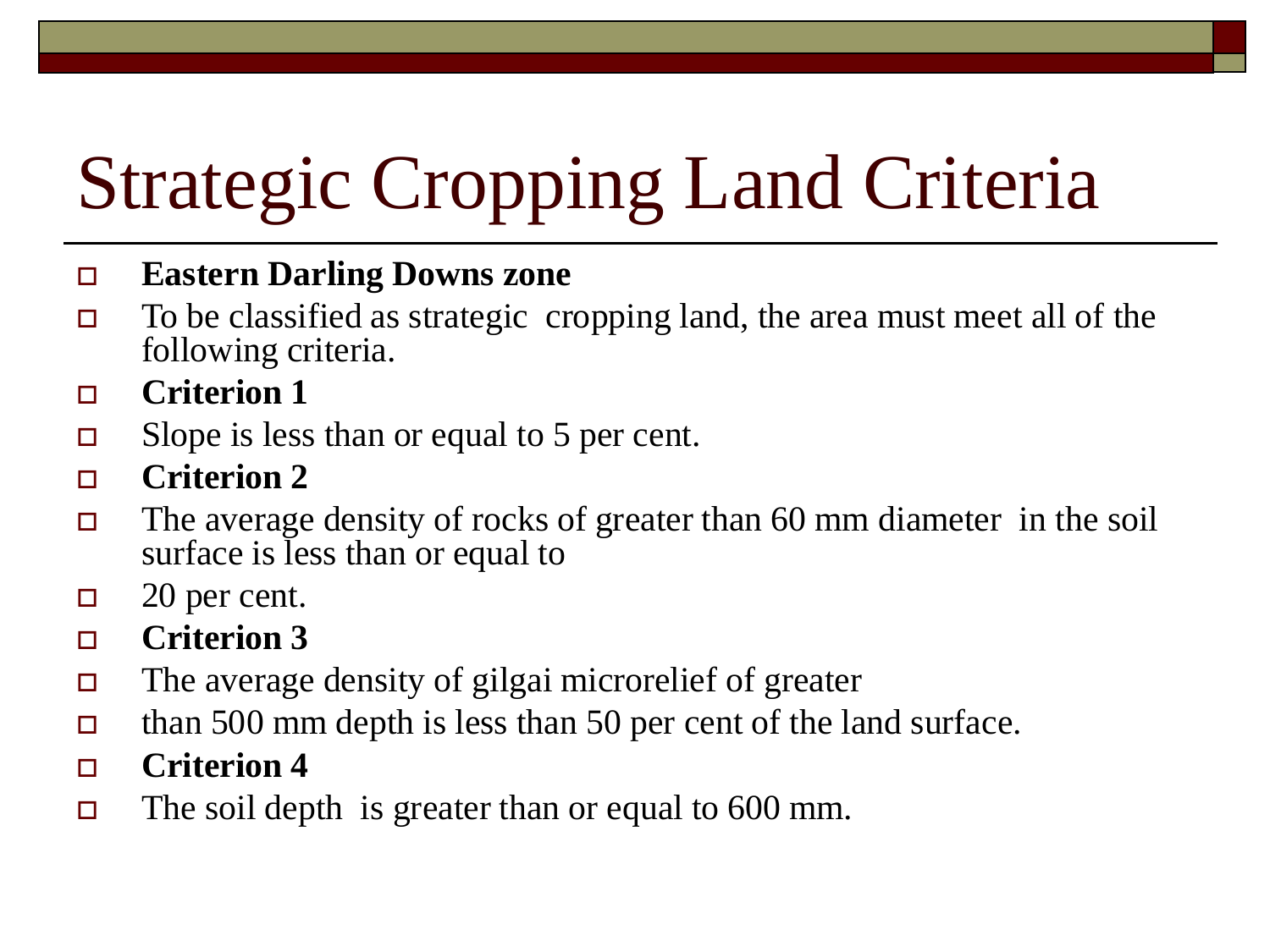# Strategic Cropping Land Criteria

- **Criterion 5**
- $\Box$  The site has favourable drainage.
- **Criterion 6**
- For non-rigid soils, the soil at 300 mm and 600 mm soil depth must be greater than pH 5.0.
- For rigid soils, the soil at 300 mm and 600 mm soil depth must be within the range of pH 5.1 to pH 8.9, inclusive.
- **Criterion 7**
- $\Box$  Soil at 600 mm depth or shallower contains a chloride content of less than 800 mg/kg. **Criterion 8**
- $\Box$  The soil water storage of the soil is 100 mm or greater to a soil depth or soil physico-chemical limitation of up to
- $\Box$  1000 mm.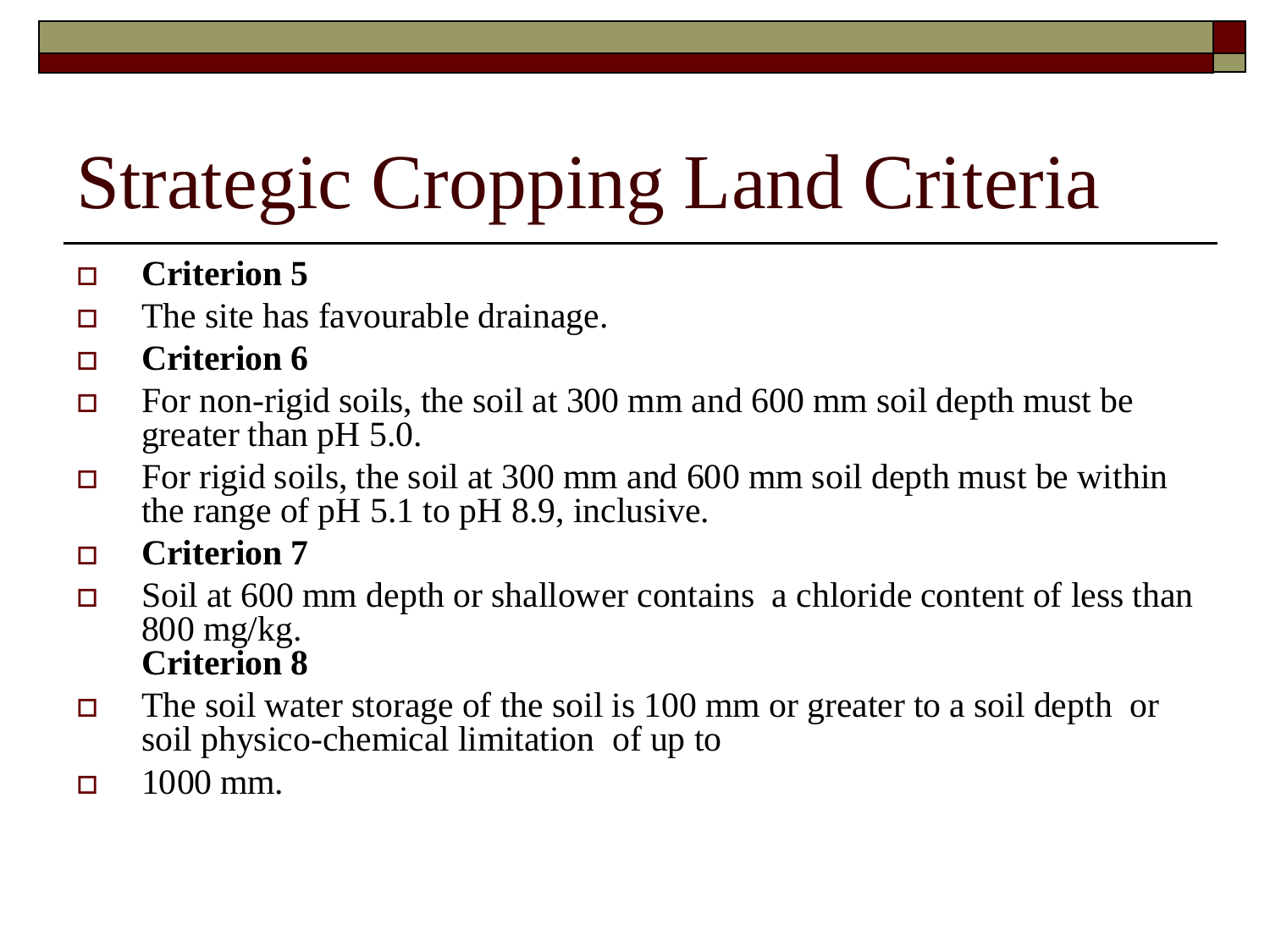# Strategic Cropping Land Criteria

#### **Minimum area requirements**

 Mapping of strategic cropping land will be based upon the soil resource. In the Eastern Darling Downs zone, an area of soil that meets the site assessment criteria (above) must be 50 hectares or greater and at least 50 metres wide to be defined as strategic cropping land.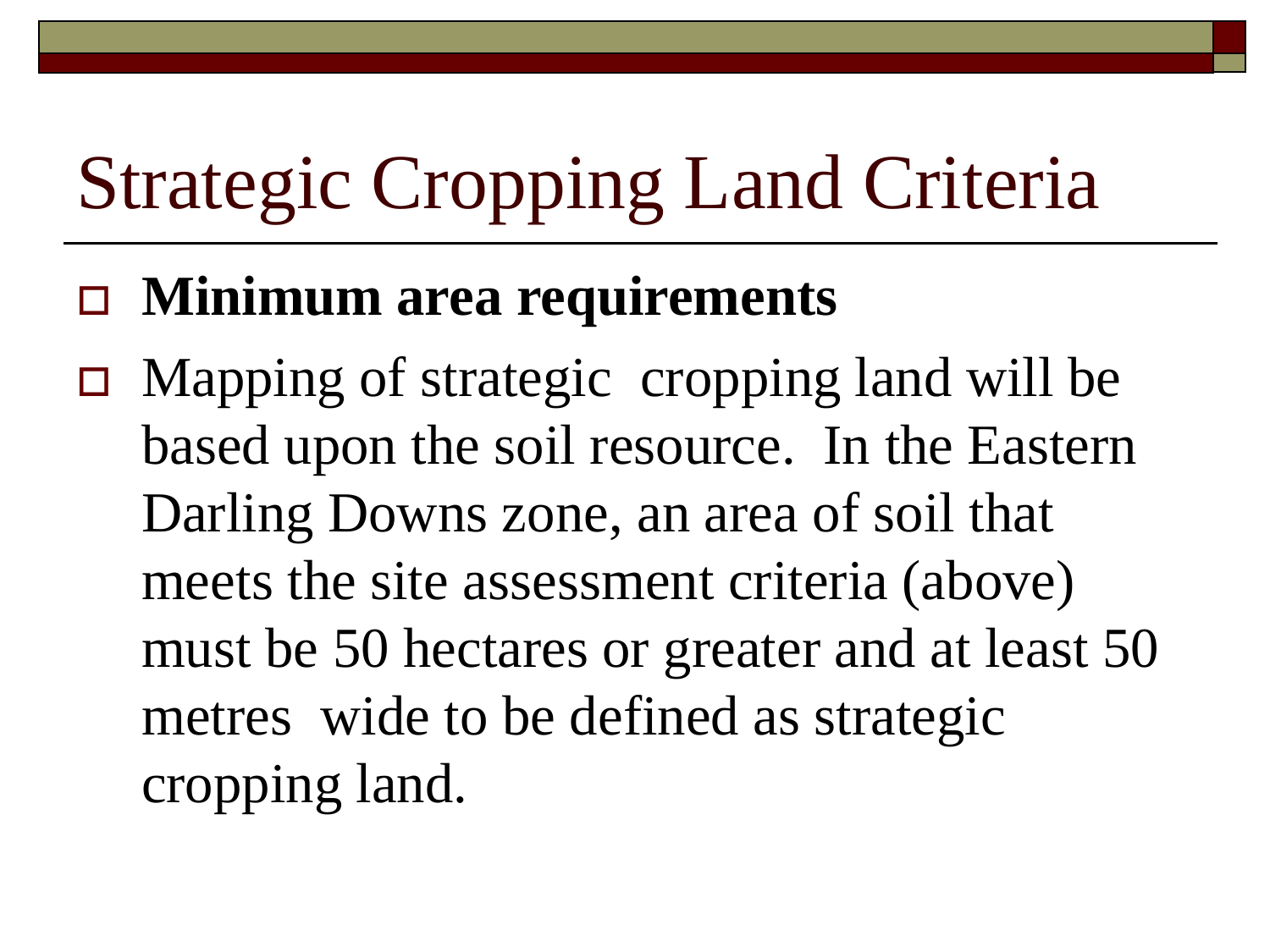### Motions

- That KCCG, in conjunction with QFF and Agforce, make a submission and deputation to DERM to present proposed amendments to SCL that will include volcanic soils of the South Burnett region.
- That KCCG seeks clarification from DERM about the level of protection inclusion in SCL will provide from mining activities such as QLD Bauxites proposed development.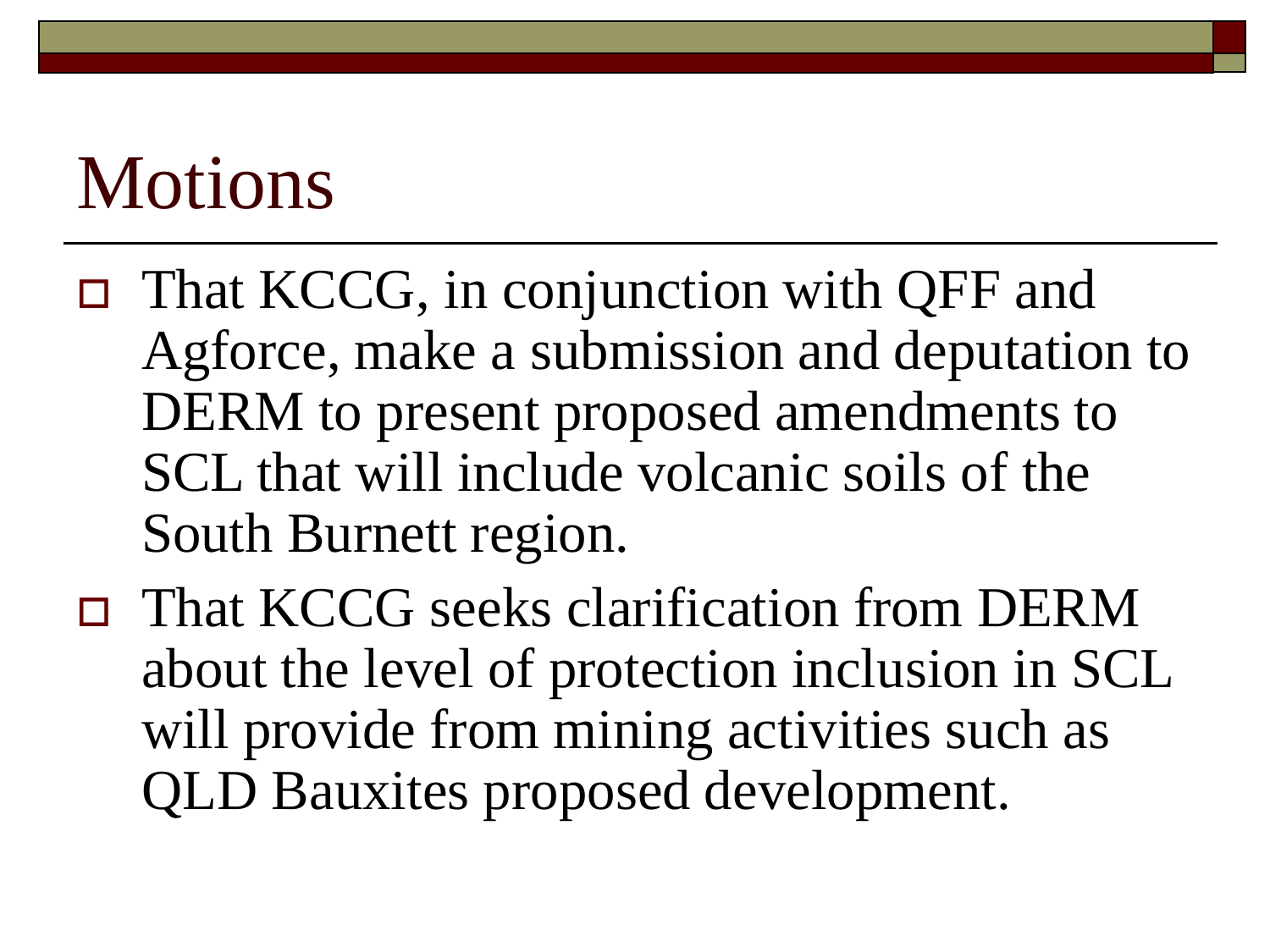- Yes, I trust you completely, so come on in and drill
- □ Go away and don't come back!
- $\Box$  Meet to discuss at your expense at my solicitors office.
- $\Box$  Or  $\Box$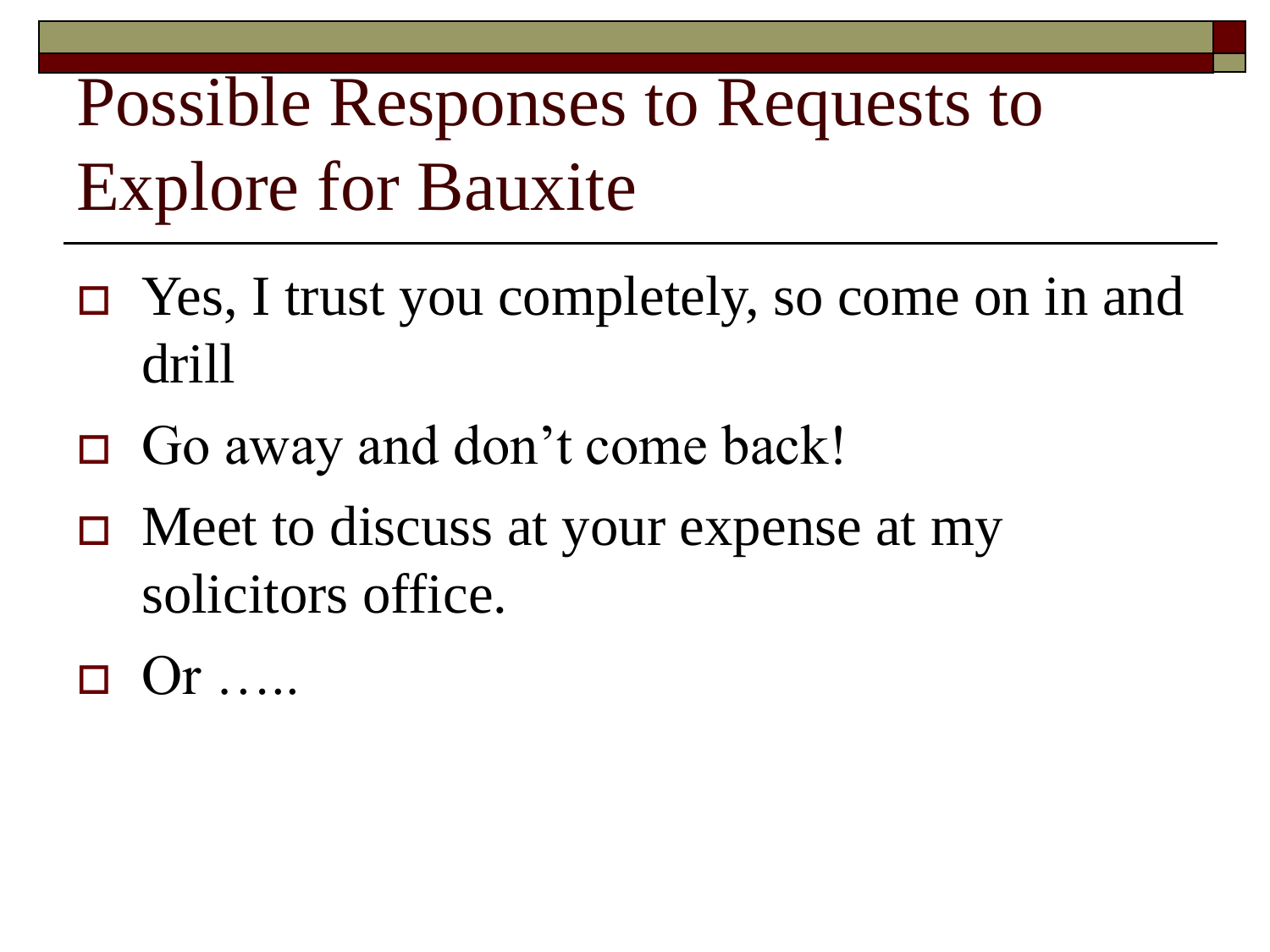- *Sample letter of response from Landholder to Queensland Bauxite:*
- $\Box$  11-5-11
- Dear Mr Derriman.
- $\Box$  Thank you for your phone call concerning access to my land for exploration by Queensland Bauxite.
- I would like to advise you that I will not be entering into any negotiation with Queensland Bauxite until the matter of Strategic Cropping Land (SCL) proposed for South Burnett volcanic soils is resolved.
- I particular, I am waiting for the State Government to consider the submission from Kingaroy Concerned Citizens Group about specific SCL criteria elements, and also advise me of the level of protection our land will receive should the Government accept the inclusion of our land under the proposed SCL legislation.
- $\Box$  Obviously, should our land be protected from mining by the SCL legislation, then exploration for bauxite would be pointless, as the EPM could never advance to MDL status. Therefore, this need for advice is in the best interest of Queensland Bauxite share holders as well as the best interests of sustainable farming in the South Burnett.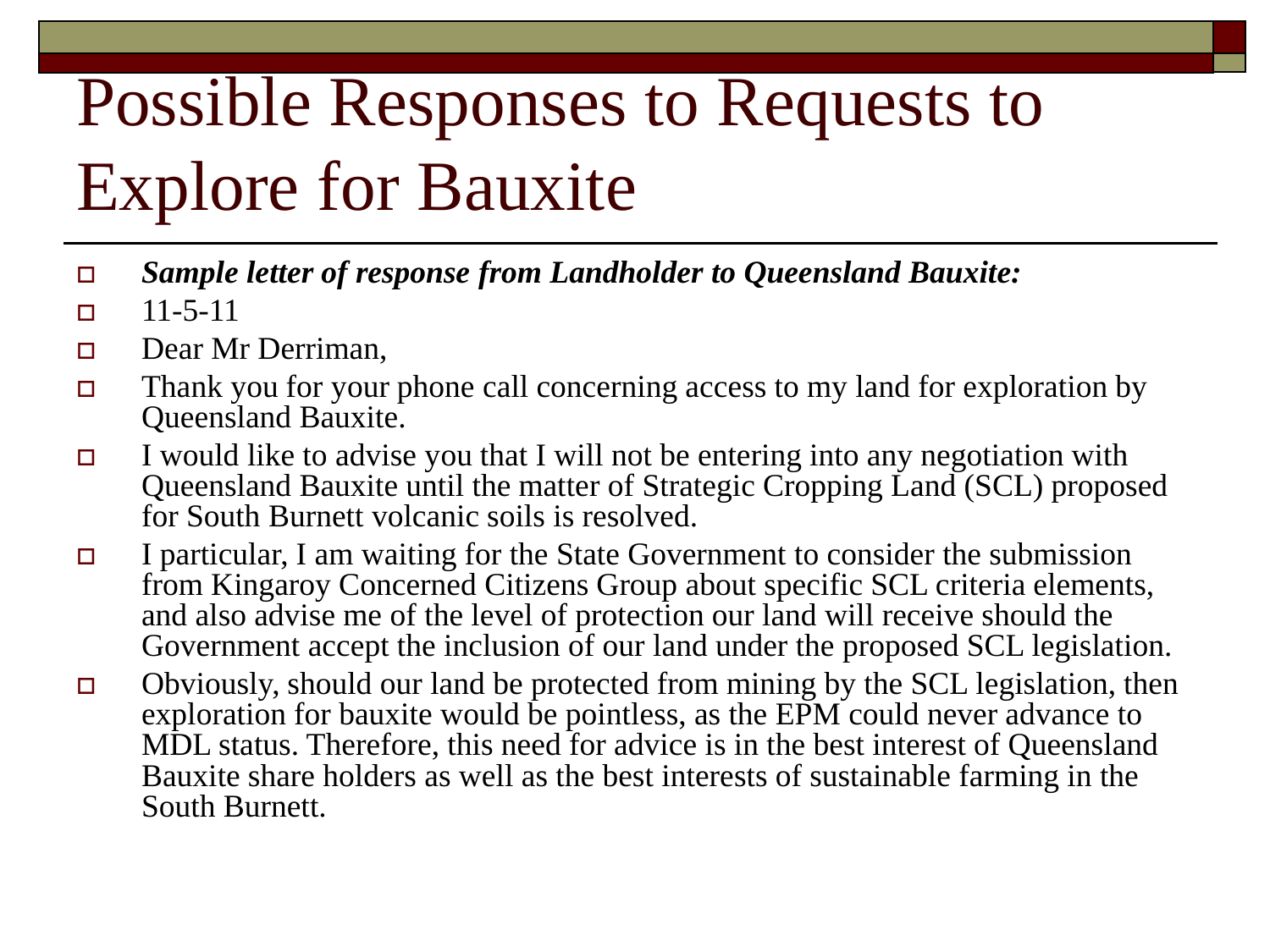- Also, I have not been fully informed by the Queensland Government of all aspects of your proposal to explore for bauxite. I believe it is necessary and more objective to receive such information from the Government rather than from the mining company itself.
- $\Box$  The information that I require includes:
- A copy of your application to acquire the EPM
- $\Box$  A copy of your EPM and all supporting detail.
- A copy of the undertakings given to government about your operations.
- □ Copies of maps showing all EPCs and MDLs on and surrounding my property
- $\Box$  Clear and concise advice about the rights and responsibilities of both the company and the landholder.
- $\Box$  An outline of the future operation should it be fully developed to production stage, and the relative merits of such an industry for this region.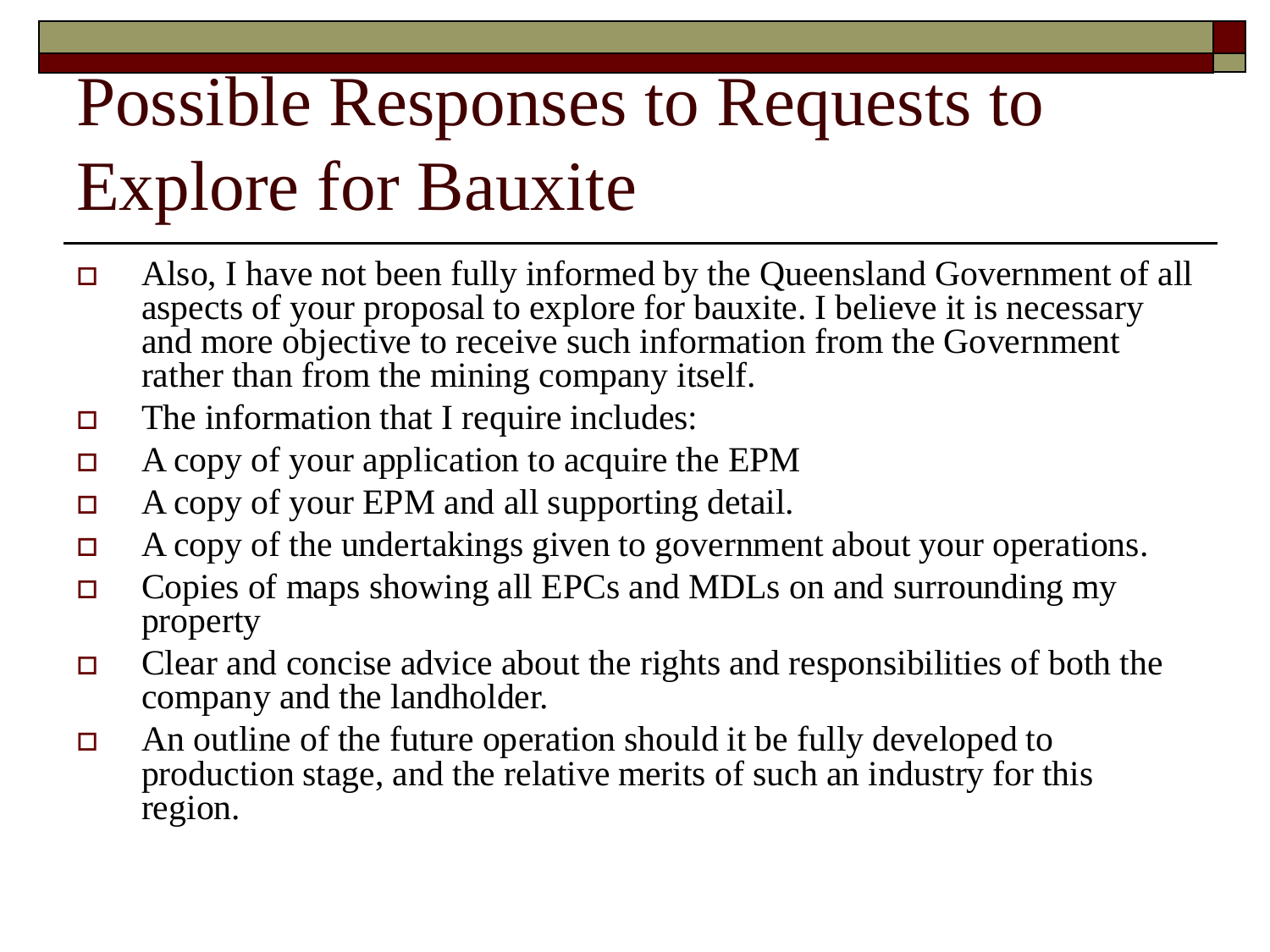- The items above are fundamental to informed decision making about your proposal to explore for bauxite on my property.
- $\Box$  I will contact you once the matter of Strategic Cropping Land is resolved, and once I have received sufficient information from the State Government on which to consider your request.
- □ Yours faithfully

…………… (Landholder)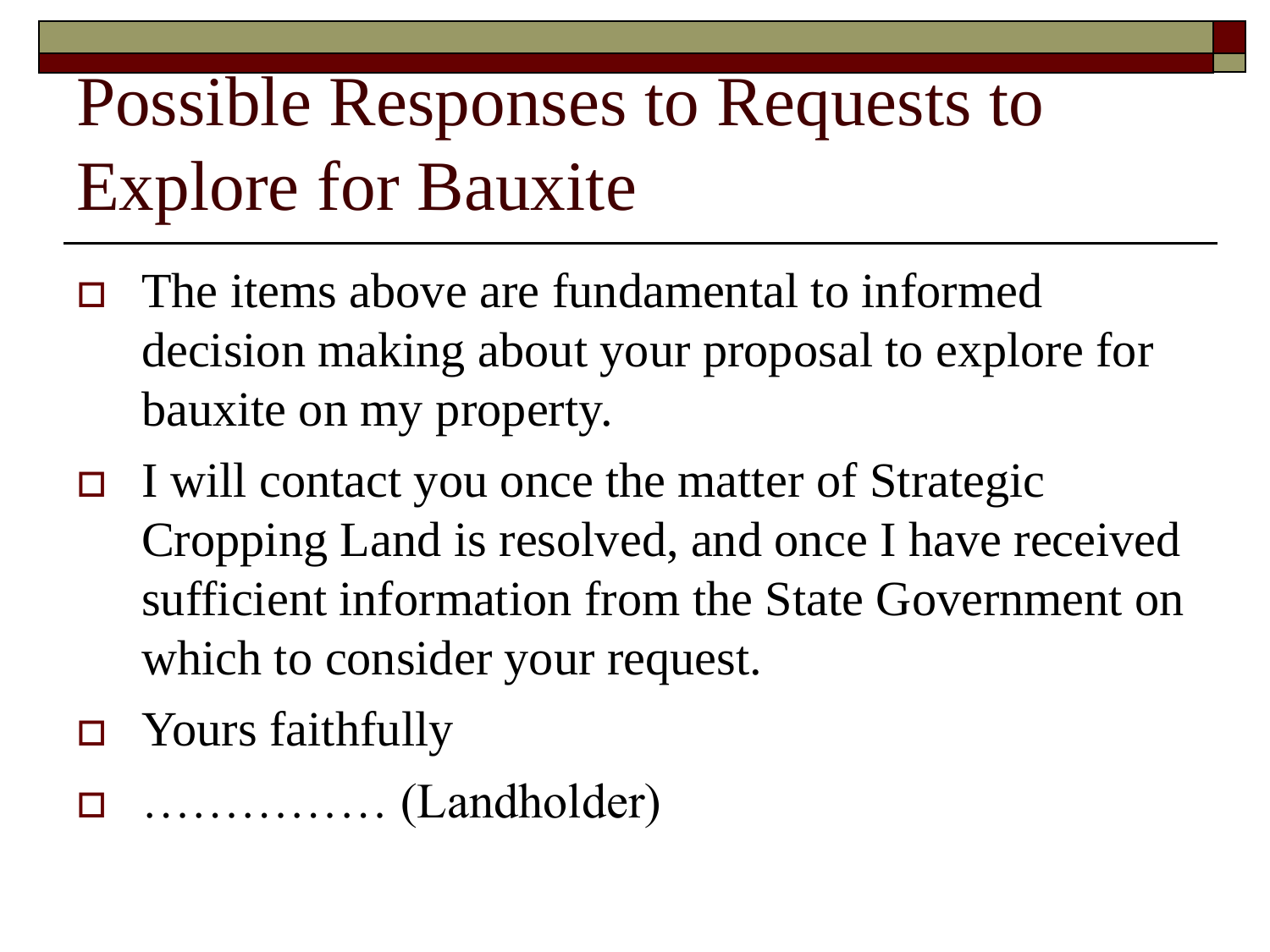- $\Box$  People only give up something important if some greater need is apparent.
- $\Box$  Examples: A moral imperative is necessary to sacrifice ones life in a war OR donate to the red cross.



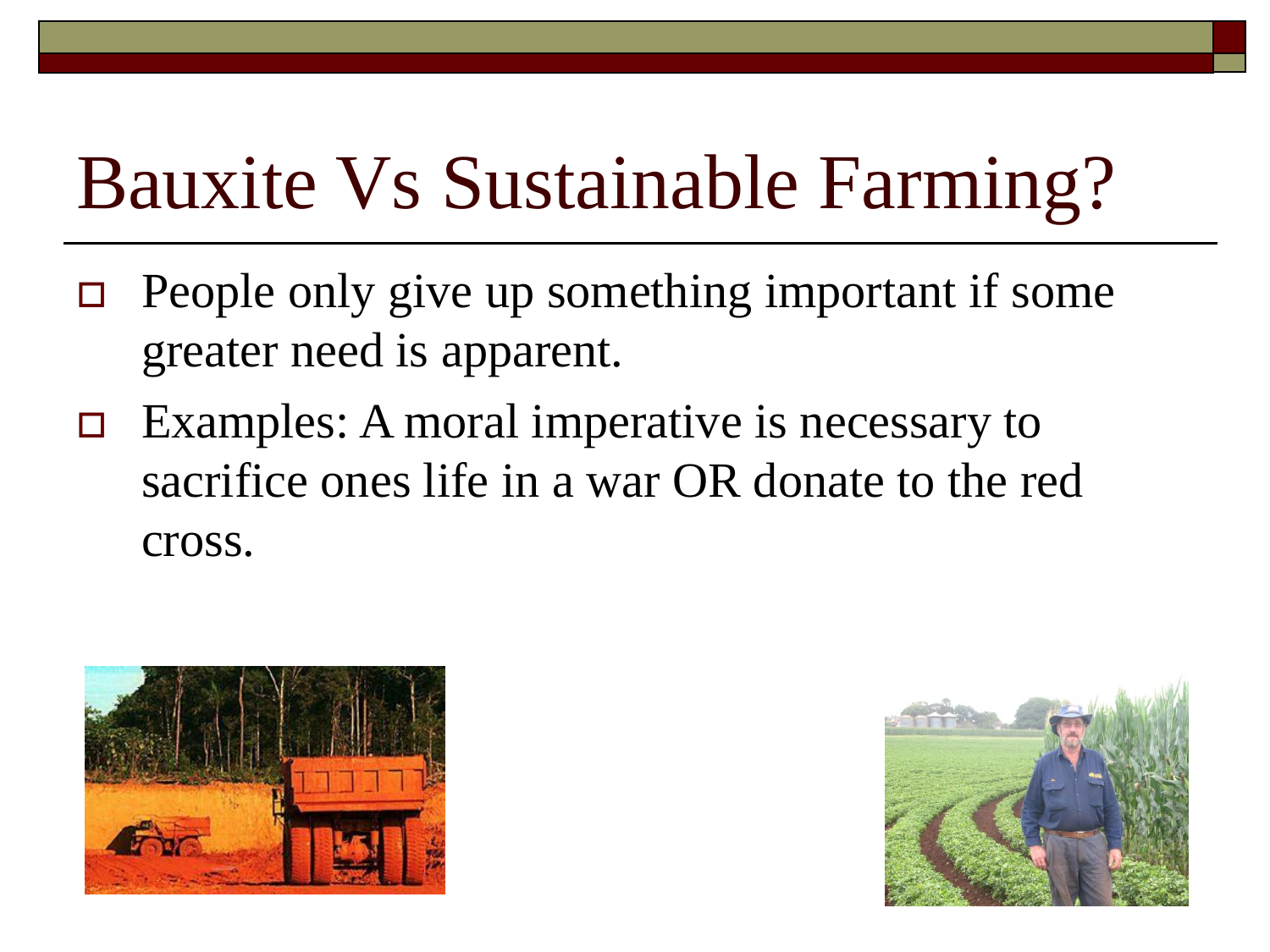- $\Box$  What compelling reason (or moral imperative) has been established to consider trading in our fertile soils for a bauxite industry?
- $\Box$  Food security is a current world wide concern to the extent that other countries are currently buying Australian farms to ensure future food sources.



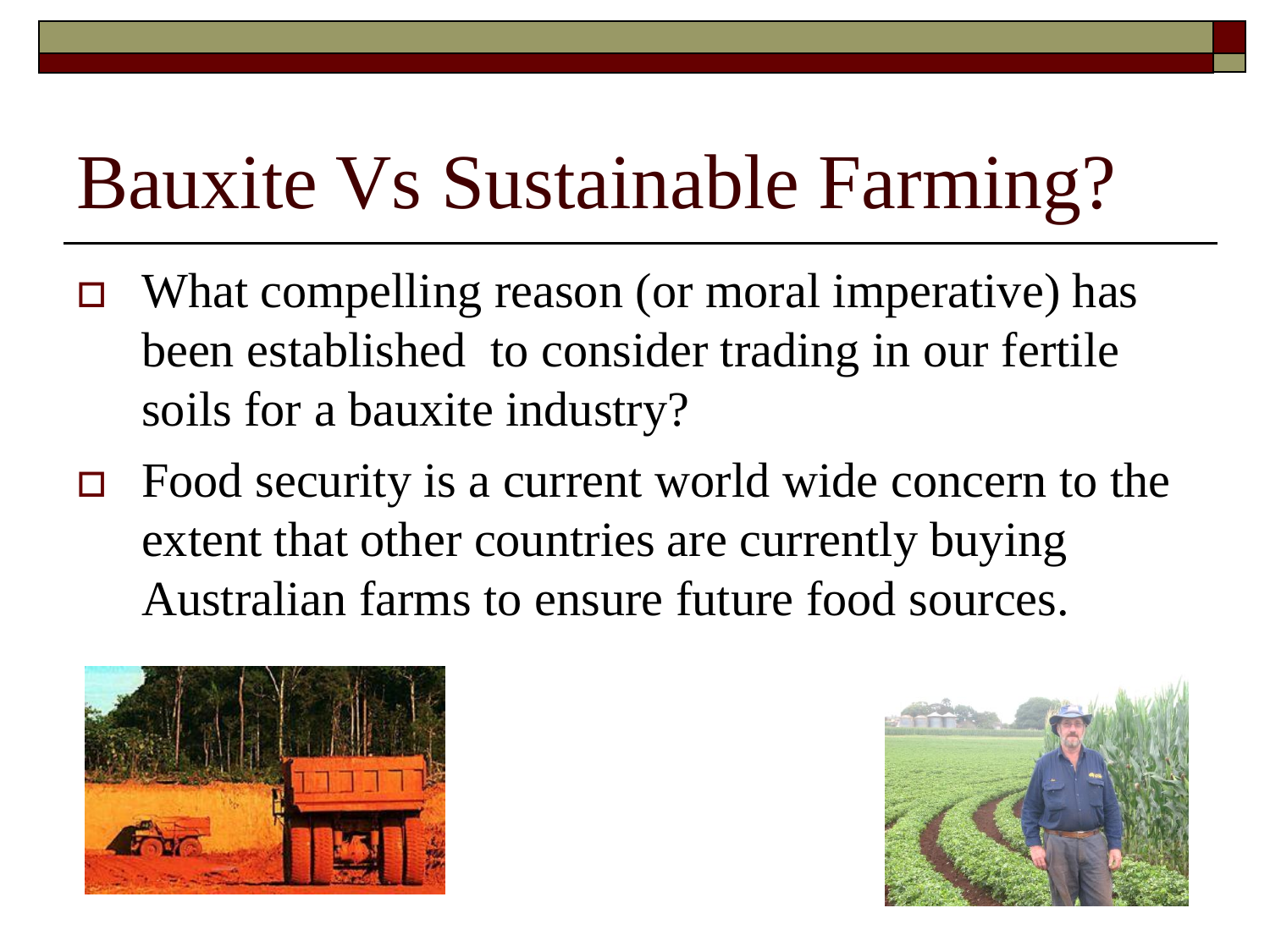- $\Box$  Though demand for aluminium is expected to rise in the future, (mostly due to Chinese manufacturing), much of it is used on consumer goods that are much further down the hierachy of human need (eg: mag wheels)
- $\Box$  Australia is currently grappling with the tension between short term prosperity from mining verses longer term prosperity from farming.



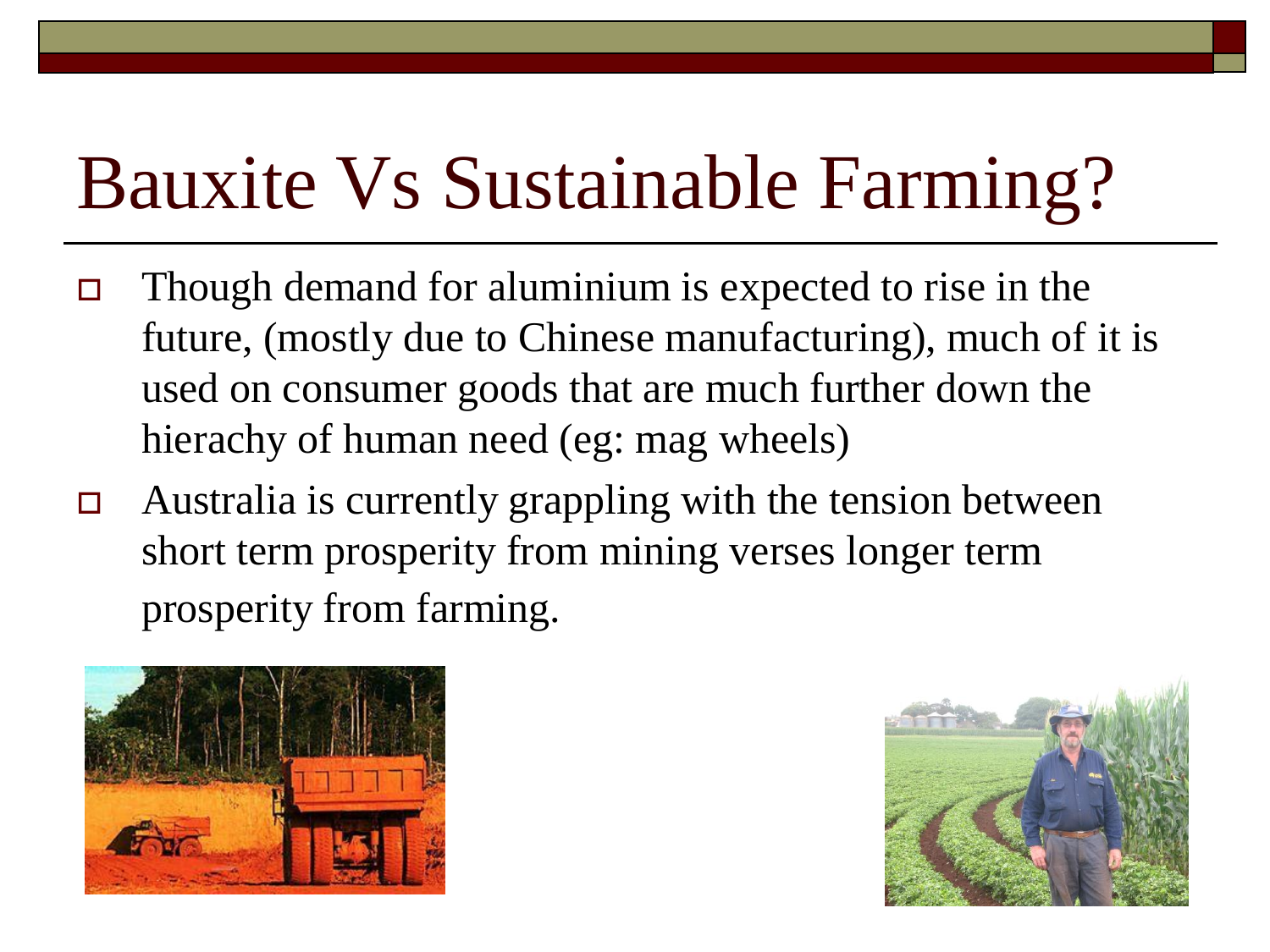$\Box$  There is no apparent moral imperative to sacrifice our fertile food producing soils of the South Burnett for the **corporate convenience** of Qld Bauxite or the **political convenience** of the Queensland Government.